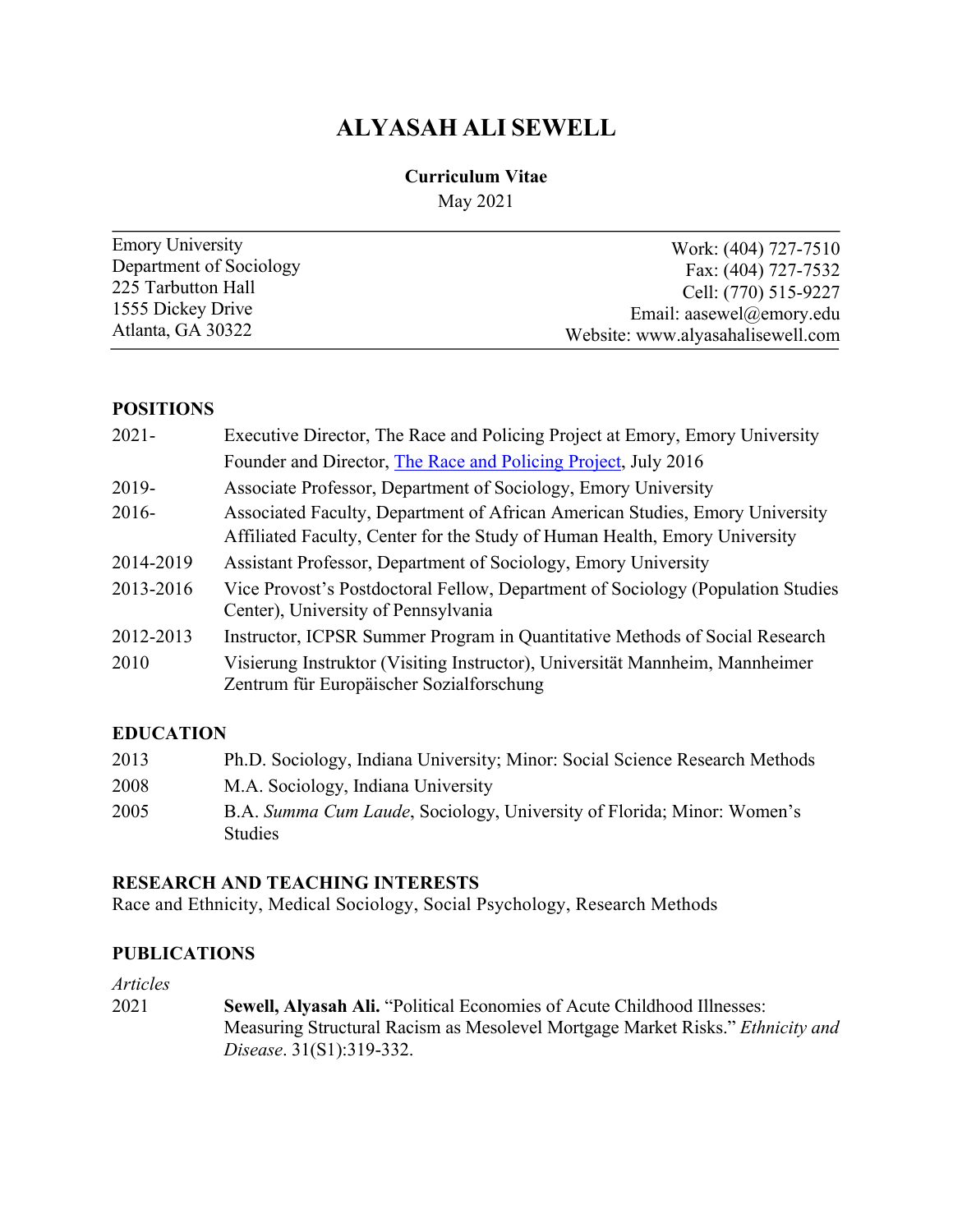| 2021 | Sewell, Alyasah Ali, Justin Feldman, Kevin Jefferson, Rashawn Ray, Keon<br>Gilbert, and Hedwig Lee. "Illness Spillovers of Lethal Police Violence: The<br>Significance of Gendered Marginalization." Ethnic and Racial Studies 44(7):<br>1089-1114.                                               |
|------|---------------------------------------------------------------------------------------------------------------------------------------------------------------------------------------------------------------------------------------------------------------------------------------------------|
| 2021 | Modi, Radha <sup>†</sup> and Alyasah Ali. Sewell. "Unequal Early Adulthoods: Racial and<br>Ethnic Wealth Disparities During the Great Recession." The Sociological<br>Quarterly. Online First: https://doi.org/10.1080/00380253.2020.1865115                                                      |
| 2020 | Sewell, Alyasah Ali. "Policing the Block: Pandemics, Systemic Racism, and the<br>Blood of America." City & Community 19(3):496-505.                                                                                                                                                               |
| 2020 | Kerrison, Erin M. and Alyasah Ali Sewell. "High-frisk policing reduces civilian<br>reliance on ED services." Health Services Research 55:787-796                                                                                                                                                  |
| 2020 | Sewell, Alyasah Ali and Emily Pingel <sup>t</sup> . "The Dual Contingencies of<br>Ethnoraciality among Sexual Minorities: Status-Context Disparities in Reliance<br>on Doctors for Health Information." Social Science Research Online First:<br>https://doi.org/10.1016/j.ssresearch.2019.102395 |
| 2017 | Sewell, Abigail A. "Illness Associations of Police Violence: Differential<br>Relationships by Ethnoracial Composition." Sociological Forum 32 (S1): 975-<br>997.                                                                                                                                  |
| 2017 | Sewell, Abigail A. "The (Un)Intended Consequences of Bilingual Employment<br>Policies: Ethnoraciality and Labor Market Segmentation in Alameda County, CA."<br>Du Bois Review: Social Science Research on Race 14(1): 117-43.                                                                     |
| 2017 | Ray, Rashawn, Abigail A. Sewell, Keon L. Gilbert, and Jennifer D. Roberts.<br>"Missed Opportunity? Leveraging Mobile Technology to Reduce Racial Health<br>Disparities." Journal of Health Politics, Policy, and Law 42(5): 901-924.                                                              |
| 2016 | Sewell, Abigail A., Kevin Jefferson <sup>†</sup> , and Hedwig Lee. "Living Under<br>Surveillance: Gender, Psychological Distress, and Stop-Question-and-Frisk<br>Policing in New York City." Social Science & Medicine 159:1-13. * Lead Article                                                   |
| 2016 | Sewell, Abigail A. "The Racism-Race Reification Process: A Mesolevel Political<br>Economic Framework for Understanding Racial Health Disparities." Sociology of<br>Race and Ethnicity 2(4):402-432.                                                                                               |
|      | <b>Featured on ASA News</b>                                                                                                                                                                                                                                                                       |
|      | Featured by <b>SRE Podcast</b><br>۰                                                                                                                                                                                                                                                               |
| 2016 | Ray, Rashawn, Keon Gilbert, and Abigail A. Sewell. "Mobile Technology As A<br>Conduit For Reducing Obesity-Related Health Disparities." Issues in Race &<br>Society 4(1):98-119.                                                                                                                  |
| 2016 | Sewell, Abigail A. and Kevin Jefferson <sup>†</sup> . "Collateral Damage: The Health Effects<br>of Invasive Police Encounters in New York City." Journal of Urban Health<br>93(1):42-67.                                                                                                          |
| 2015 | Sewell, Abigail A. "Disaggregating Ethnoracial Disparities in Physician Trust."<br>Social Science Research 54:1-20. * Lead Article                                                                                                                                                                |
|      |                                                                                                                                                                                                                                                                                                   |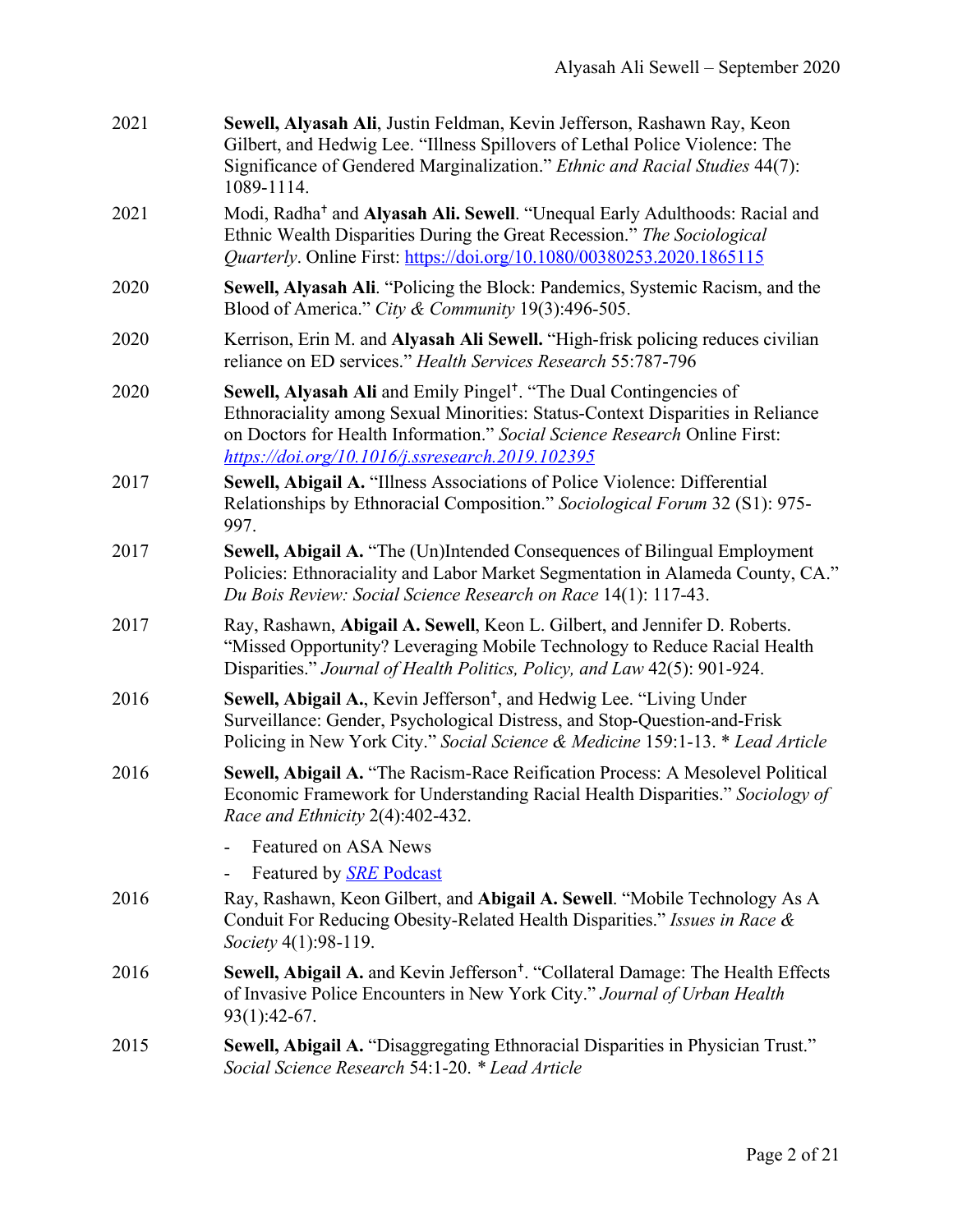|                      | Winner, Graduate Student Paper Award, SSSP Health, Health Policy, and<br>Health Services Section (original draft)                                                                                                                                                                                                                    |
|----------------------|--------------------------------------------------------------------------------------------------------------------------------------------------------------------------------------------------------------------------------------------------------------------------------------------------------------------------------------|
| 2015                 | Nnawulezi, Nkiru <sup>†</sup> , Shani Robin <sup>†</sup> , and Abigail A. Sewell. "Femme-inism: In Daily<br>Pursuit of Personal Liberation." Feminism and Psychology 25:67-72.                                                                                                                                                       |
| 2010                 | Sewell, Abigail A. and David Heise. "Racial Differences in Sentiments: Exploring<br>Variant Culture Theory." International Journal of Intercultural Relations<br>34(4):400-412.                                                                                                                                                      |
| 2009                 | Caldwell, Leon D., Abigail A. Sewell, Nieika Parks, and Ivory A. Toldson.<br>"Before the Bell Rings: Implementing Coordinated School Health Models to<br>Influence the Academic Achievement of African American Males." Journal of<br>Negro Education: Special Issue on Academic Success of School-Age Black Males<br>78(3):204-215. |
| 2005                 | Sewell, Abigail A. "The Impact of Workplace Isolation, Occupational Stress, and<br>Negative Stereotypes on the Experience and Expression of Anger among Black<br>Workers." Journal of Undergraduate Research 6(6): http://www.clas.ufl.edu/jur/.                                                                                     |
|                      | Winner, Best Qualitative Paper Award, UF University Scholar Program<br>$\overline{\phantom{m}}$<br>Second Place Winner, Award for Excellence in Undergraduate Research,<br>Southeastern Undergraduate Sociology Symposium                                                                                                            |
| <b>Book Chapters</b> |                                                                                                                                                                                                                                                                                                                                      |
| In Press             | Sewell, Alyasah Ali. "Fires of Aliaxa: A Sankofic Essay on Transmasculinity,<br>Race, and Health." In Jason Sumerau (ed). Handbook of Transgender. Rowman<br>and Littlefield Press.                                                                                                                                                  |
| 2015                 | Sewell, Abigail A. and Rashawn Ray. "A Place to Trust: Black Protestant<br>Affiliation and Trust in Personal Physicians." Pp. 229-249 in Jennie Jacobs<br>Kronenfeld (ed). Research in the Sociology of Health Care, Volume 33.<br>Somerville, MA: Emerald Group Publishing Ltd.                                                     |
| 2015                 | Sewell, Abigail A. "Opening the Black Box of Segregation: Real Estate and Racial<br>Health Disparities." Pp. 87-105 in Adrienne Brown and Valerie B. Smith (eds).<br>Race and Real Estate. New York: Oxford University Press.                                                                                                        |
| 2011                 | Stewart, Quincy Thomas and Abigail A. Sewell. "Quantifying Race: On Methods<br>for Analyzing Social Inequality." Pp. 209-234 in John H. Stanfield, II (ed).<br>Rethinking Race and Ethnicity in Research Methods. Walnut Creek, CA: Left<br><b>Coast Press.</b>                                                                      |
| 2010                 | Sewell, Abigail A. "A Different Menu: Racial Residential Segregation and the<br>Persistence of Racial Inequality." Pp. 287-296 in Rashawn Ray (ed). Race and<br><i>Ethnic Relations in the 21<sup>st</sup> Century: History, Theory, Institutions, and Policy. San</i><br>Diego, CA: University Readers.                             |
| <b>Book Reviews</b>  |                                                                                                                                                                                                                                                                                                                                      |
| 2019                 | Sewell, Abigail A. Review of When Police Use Force: Context, Methods, and<br>Outcomes by Craig Boylstein. Contemporary Sociology 48(6):643-644.                                                                                                                                                                                      |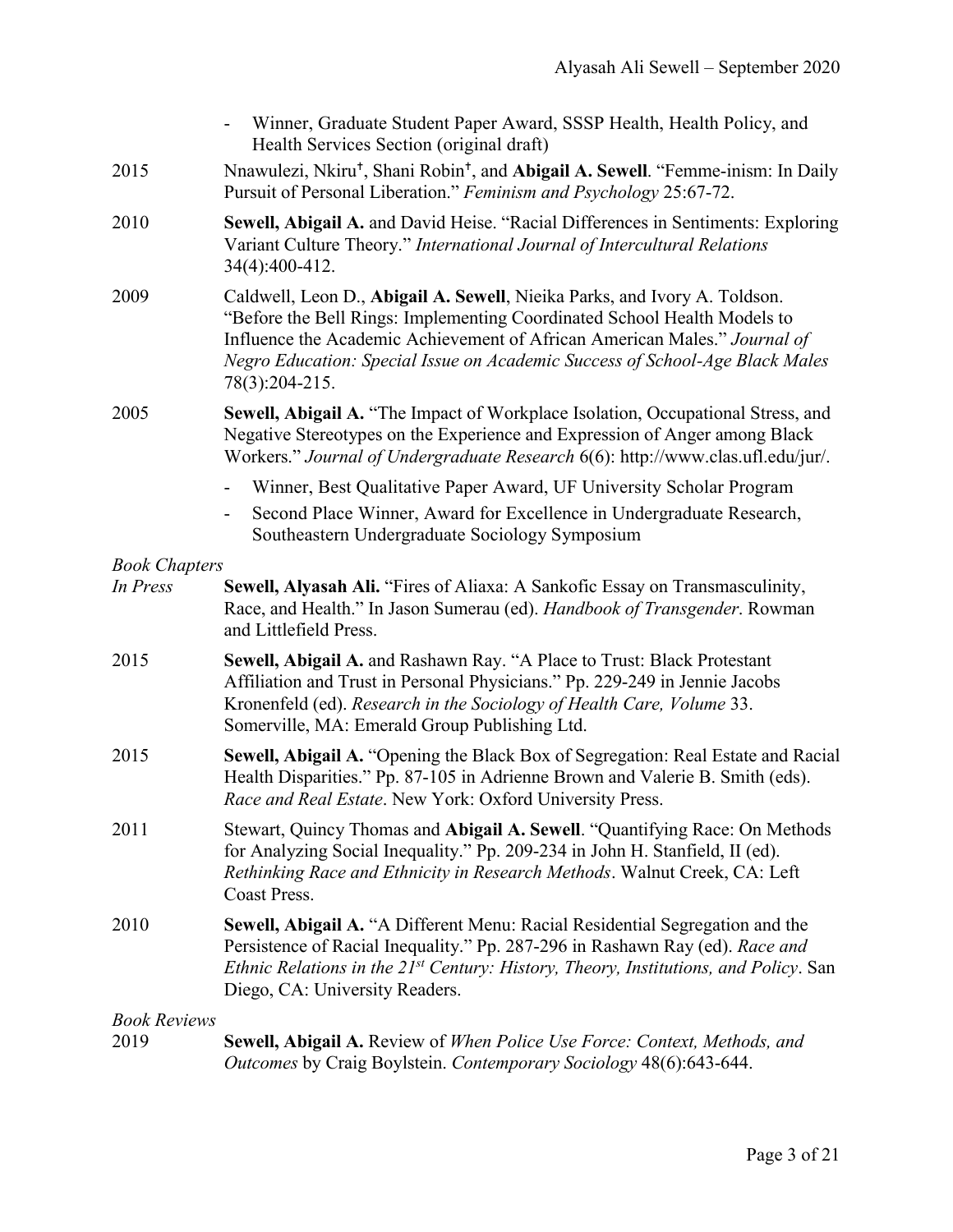- 2018 **Sewell, Abigail A.** "The Intersectional, Structuralist, and Anti-Geneticism Centers of Black Lives Matter." Review Essay of *The Making of Black Lives Matter: A Brief History of an Idea* by Christopher J. Lebron. *Ethnic and Racial Studies*  41(8):1443-1446.
- 2018 **Sewell, Abigail A.** Review of *Stop and Frisk: The Use and Abuse of a Controversial Policing Tactic* by Michael D. White and Henry F. Fradella. *Contemporary Sociology* 47(2):236-238.
- 2017 **Sewell, Abigail A.** Review of *The Racial Order* by Mustafa Emirbayer and Matthew Desmond. *Sociology of Race and Ethnicity* 3(3):435-437.
- 2017 **Sewell, Abigail A.** "Inequality: Live Poor, Die Young." Review Essay of *The Death Gap: How Inequality Kills* by David Ansell. *Nature* 545(7654):286-87.
- 2019 **Sewell, Abigail A.** "In Deep: The Boom and Bust of the Coal Mining Industry Through the Eyes of Black Appalachians." Review Essay of *Gone Home: Race and Roots through Appalachia* by Karida L. Brown. *Ethnic and Racial Studies*  42(13):2333-2338.

### *Under Review*

**Sewell, Alyasah Ali**, Yasmiyn Irizarry, and Samantha Masters. "Growing Racial Differences in Tolerance Towards Sexual Minorities: Evidence from the 1973-2014 General Social Survey." **Sewell, Alyasah Ali.** "The Market Dynamics of Disparities: Race, Wealth, and Health during the Great Recession."

- Travel Award, Inaugural Forum on Population Health Equity, Harvard University

### *In Progress*

**Sewell, Alyasah Ali.** "When Systems of Care Hurt: The Paradox of Measuring the Intersectionality of Police Violence." Edited by Ashley Mancik and Karen Parker, *Taking Stock of Homicide*. Temple University Press. Under Contract.

**Sewell, Alyasah Ali.** "Concretizing Police Violence: Redlining and the Protest Politics of Police Brutality." Edited by Thomas Aiello, *Routledge Handbook of Police Brutality in America*. Routledge Press. Under Contract.

Sewell, Alyasah Ali. "From Hieroglyphics to Statistics – and Back: Visualizing Du Boisan Method in the Study of Race and Racial Inequality." Edited by Jose Itzigsohn, Ricarda Hummer, and Michael Rodriguez-Muniz*, Du Boisian Sociological Methods.*

**Sewell, Alyasah Ali.** "I Can't Breathe: Quantifying the Multilevel Longitudinal Asthma Risks of Structural Racism."

- Institute for Research on Poverty: http://tinyurl.com/irp-uwm-june2017

**Sewell, Alyasah Ali,** Zinobia Bennefield, Erin M. Kerrison, and Felicia O. Casanova. "Hypermarginalization in Policing: The Illness Burden of Racial and Gender Disparities in Use of Force by Police."

**Sewell, Alyasah Ali**, Hedwig Lee, and Kasim Ortiz. "Obesogenic Surveillance: The Moderating Effect of Stop-Question-and-Frisk Policing on the Relationship Between Neighborhood Socioeconomic Status and Obesity."

**Sewell, Alyasah Ali** and Tiffany Joseph. "Doubly Surveilled: Gender, Immigration, and the Illness Risks of Neighborhood Proactive Policing Processes."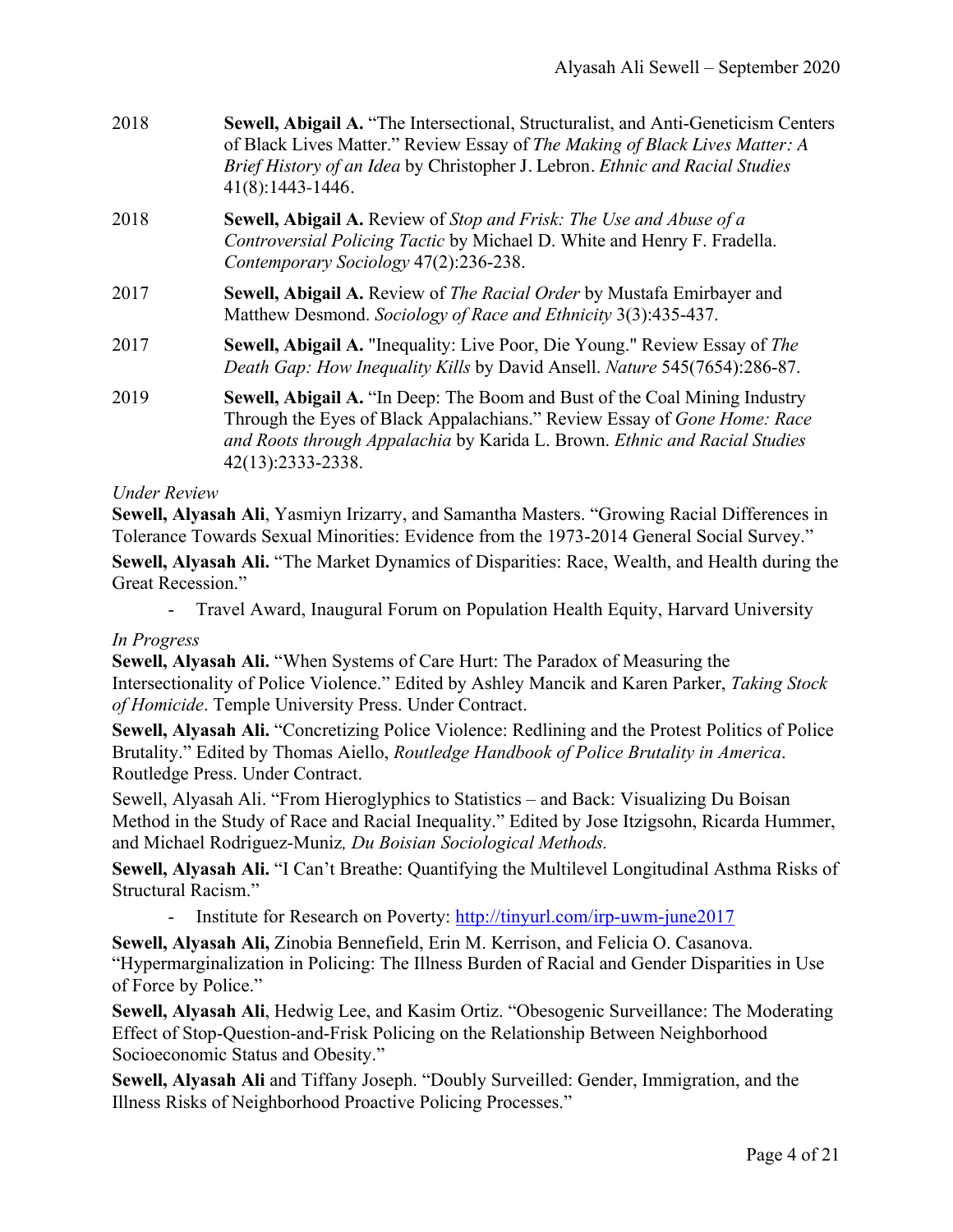**Sewell, Alyasah Ali** "Access to Assets: Race and the Health Risks of Mortgage Wealth Flows." **Sewell, Alyasah Ali** "Deregulated Disparities: The Political Economy of Status-Context Ethnoracial Health Disparities."

# **FELLOWSHIPS, SCHOLARSHIPS, AND GRANTS**

| 2021      | Principal Investigator, "National LGBTQ+ Women's Community Survey."<br>National Center for Civic Innovation. Total: \$60,000                                                                                                                                |
|-----------|-------------------------------------------------------------------------------------------------------------------------------------------------------------------------------------------------------------------------------------------------------------|
| 2018      | Visiting Scholar, Research Center in Group Dynamics, Program for Research on<br>Black Americans, Institute for Social Research, University of Michigan                                                                                                      |
| 2016-2018 | Principal Investigator, "The Political Economy of Racial Health Disparities,"<br>National Institutes of Health (NIH) Health Disparities Loan Repayment Program,<br>National Institute of Minority Health and Health Disparities (NIMHD), Total:<br>\$62,318 |
| 2015-2016 | Collaborating Investigator, Faculty Pilot Grant, Center of Excellence in Maternal<br>and Child Health, Education, Science, and Practice, Emory University (PI:<br>Michael Kramer; Total: \$17,080)                                                          |
| 2015-2016 | Collaborating Investigator, Georgia Tech-Funding Innovation in Research and<br>Education Mini Award, Georgia Institute of Technology (PI: Anne Pollock; Co-<br>PI: Manu Platt, Lewis Wheaton; Total: \$15,960)                                              |
| 2014      | Center for Faculty Development and Excellence Mini-Grant, Emory University                                                                                                                                                                                  |
| 2012      | Robert Wood Johnson Foundation Health and Society Scholar Finalist                                                                                                                                                                                          |
| 2011-2012 | Ronald E. McNair Graduate Fellowship, Indiana University                                                                                                                                                                                                    |
| 2009-2011 | Ford Foundation Predoctoral Fellowship (continued)                                                                                                                                                                                                          |
| 2010      | Baden-Württemberg Scholarship, Universität Mannheim (Germany)                                                                                                                                                                                               |
| 2010      | Schuessler Exchange Fellowship, Department of Sociology, Indiana University                                                                                                                                                                                 |
| 2006-2009 | National Science Foundation Graduate Research Fellowship                                                                                                                                                                                                    |
| 2009      | Travel Grant, American Sociological Association Student Forum                                                                                                                                                                                               |
| 2008      | Graduate Scholarship, Inter-University Consortium for Political and Social<br>Research (ICPSR)                                                                                                                                                              |
| 2008      | Schuessler Scholarship for Study at ICPSR, Indiana University                                                                                                                                                                                               |
| 2007      | Travel Grant, Department of Sociology, Indiana University                                                                                                                                                                                                   |
| 2005-2006 | Ford Foundation Predoctoral Fellowship                                                                                                                                                                                                                      |
| 2001-2005 | Cycles of Success Scholarship, University of Florida                                                                                                                                                                                                        |
| 2002      | Audre Lorde Scholarship, Sheryl Burke Award, Zami, Incorporated                                                                                                                                                                                             |
|           |                                                                                                                                                                                                                                                             |

# **HONORS AND AWARDS**

| 2016       | Designated as "The Future: Innovator and Visionary Who Will Transform Black   |
|------------|-------------------------------------------------------------------------------|
|            | Communities," Planned Parenthood Federation of America                        |
| 2015       | Travel Award, Inaugural Forum on Population Health Equity, Harvard University |
| 2010, 2009 | Featured Scholar, Emerging Scholars Interdisciplinary Network, University of  |
|            | Michigan                                                                      |
| 2009       | Graduate Mentor of the Year Award, Department of Sociology, Indiana           |
|            | University                                                                    |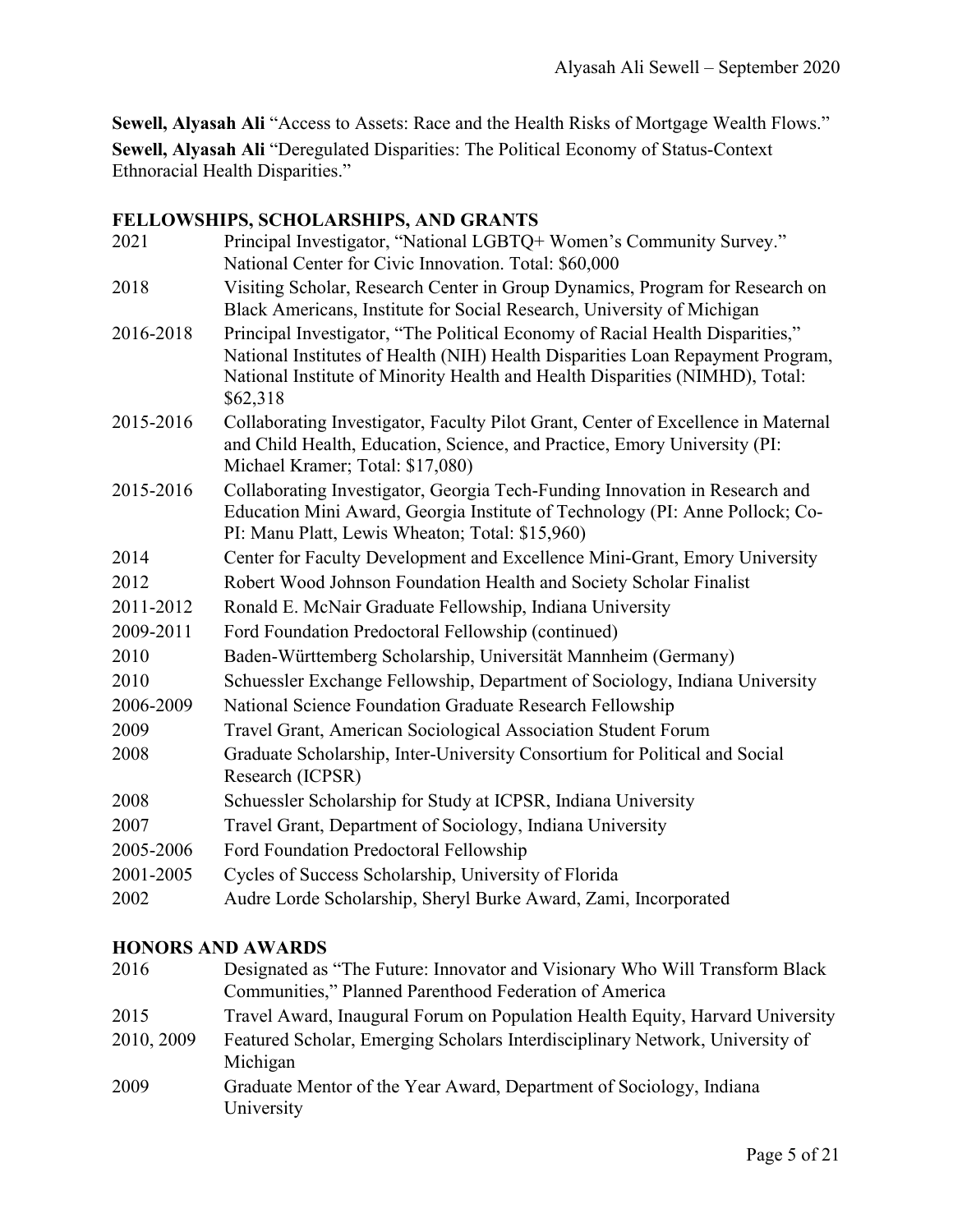| 2008      | Winner, Society for the Study of Social Problems, Health, Health Policy, and |
|-----------|------------------------------------------------------------------------------|
|           | Health Services Section, Best Graduate Student Paper Competition             |
| 2005      | Winner, University Scholar Program, Best Qualitative Paper Award             |
| 2005      | Second Place Winner, Award for Excellence in Undergraduate Research, 23rd    |
|           | Southeastern Undergraduate Sociology Symposium                               |
| 2005      | Featured Scholar of Journal of Undergraduate Research                        |
| 2004-2005 | University Scholar, University of Florida                                    |
| 2004-2005 | Ronald E. McNair Scholar, University of Florida                              |
| 2004      | Outstanding Researcher, Children's Health Self-Empowerment Team,             |
|           | Department of Psychology, University of Florida                              |
| 2001-2002 | Undergraduate Research Award, Engineering Research Center, University of     |
|           | Florida                                                                      |
| 2001      | National Achievement Scholar, National Merit Scholarship Corporation,        |
|           | Evanston, IL                                                                 |

# **INVITED TALKS**

| 2019 | "Hypermarginalization in Policing: The Community Illness Burdens of<br>Intersectional Race-Gender Disparities in Police Use of Force." Department of<br>Sociology. University of South Carolina. Columbia, SC. October 25.                                                                                                                                             |
|------|------------------------------------------------------------------------------------------------------------------------------------------------------------------------------------------------------------------------------------------------------------------------------------------------------------------------------------------------------------------------|
| 2019 | "The Promise of Multilevel Models for Critical Studies of Race and Racism"<br>Hubert M. Blalock Memorial Lecture Series, ICPSR Summer Program in<br>Quantitative Methods for Social and Political Research.                                                                                                                                                            |
|      | "Creating Measures of Supraindividual Racism." July 9, August 5                                                                                                                                                                                                                                                                                                        |
|      | "Estimating the Population Risks of Supraindividual Racism." July 10, August 6                                                                                                                                                                                                                                                                                         |
|      | "Quantifying Intersectionality with Mixed Effects Models." July 11, August 7                                                                                                                                                                                                                                                                                           |
| 2019 | "Measuring Institutionalized Power: The Illness Risks of Structural Discrimination<br>Operationalized with 'Stop and Frisk' Administrative Datasets." Race at the<br>Forefront: Sharpening a Focus on Race in Applied Research. Collaborations on<br>Race, Inequality, and Social Mobility in America. Washington University at St.<br>Louis. St. Louis, MO. March 28. |
| 2018 | "The Illness of Surveillance: Differential Associations of Lethal Police Violence<br>on Community Health by Gender." Deep Wounds: Social Determinants of Health<br>Inequality. Cornell University. Ithaca, NY. November 9.                                                                                                                                             |
| 2018 | "Death, Dying, and Du Bois: A Racial Capitalist View of the Illnesses of Chicago<br>Millennials in the Pre-Recession Era." Scholarship Above the Veil: A<br>Sesquicentennial Celebration Honoring W.E.B. Du Bois, 1868-2018. Harvard<br>University. Cambridge, MA. October 27.                                                                                         |
| 2018 | "When Systems of Surveillance Hurt: The Community Illness Burdens of Lethal<br>Police Violence." Department of Sociology. Brown University. Providence, RI.<br>October 1.                                                                                                                                                                                              |
|      |                                                                                                                                                                                                                                                                                                                                                                        |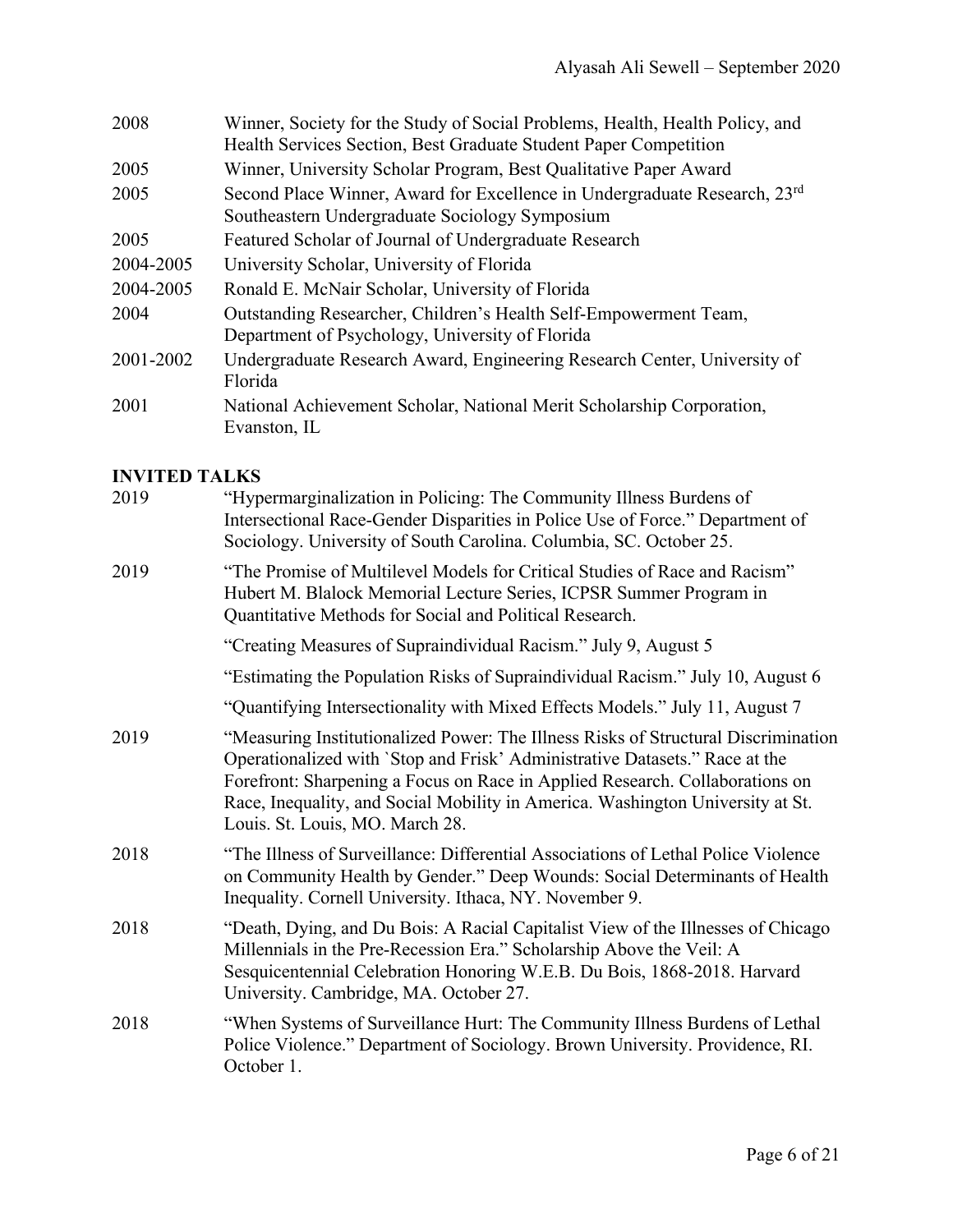| 2018 | "Intersectional Hypermarginalization in Policing: The Illness Burden of Racial and<br>Gender Disparities in Use of Force by Police." Annual Meetings of the American<br>Sociological Association. Philadelphia, PA. August 13. |
|------|--------------------------------------------------------------------------------------------------------------------------------------------------------------------------------------------------------------------------------|
| 2018 | "The Illness of Surveillance: Race, Criminal Justice Contact, and the Communities<br>Left Behind." Committee on Health, Hospitals, and Human Services, U.S. Virgin<br>Islands Senate. St. Croix, Virgin Islands. June 29.      |
| 2018 | "From Statistics to Hieroglyphics: The Du Boisian Tradition as a Methodological<br>Weight to the Demographer's Burden of Race." First Annual Convening of The<br>Du Boisian Scholar Network. Evanston, IL. May 18.             |
| 2018 | "Surveilled and Ill: Race, Policing, and the Communities Left Behind." The Color<br>of Policing Symposium, Washington University, St. Louis, MO. April 20.                                                                     |
| 2018 | "Surveillance Stress and Carceral Grief: Indirect Mechanisms of Illness Erosion<br>among the Non-Incarcerated." Equity Summit, PolicyLink, Chicago, IL. April 12.                                                              |
| 2018 | "Quantifying Structural Racism: When Our Theories Outsize Our Data." Race<br>Workshop, Department of Sociology, Duke University. March 28.                                                                                     |
| 2018 | "When Systems of Care Hurt: The Community Illness Burdens of Police<br>Violence." Race Workshop, Department of Sociology, Duke University. March<br>27.                                                                        |
| 2018 | "When Systems of Care Hurt: The Community Illness Burdens of Police<br>Violence." Producing Transformative Knowledge for Social Justice Lecture Series,<br>Department of Sociology, American University. February 7.           |
| 2018 | "From Collateral Damage to Carceral Grief: Race, Illness, and Policing in the 21st<br>Century." "The Other America: Still Separate, Still Unequal" Symposium.<br>University of Michigan. January 19.                           |
| 2017 | "The Illness Burdens of Hypermarginalization in Police Use of Force." The<br>Institute for Liberal Arts, Emory University, Atlanta, GA, October 25.                                                                            |
| 2017 | "Regulation Risks: Race, Illness, and the Mortgage Market." FDIC Atlanta,<br>Community Affairs Division, May 23.                                                                                                               |
| 2017 | "Relational Systems of Power: Measuring Structural Discrimination with `Stop<br>and Frisk' Administrative Datasets." Workshop on Racism/Discrimination: Impact<br>on Minority Health and Health Disparities, NIMHD, May 22.    |
| 2017 | "Separate and Unequal: Race and the Mortgage Market Imprints of Breath."<br>Department of Sociology, University of Arizona, April 28.                                                                                          |
| 2017 | "The Communities Left Behind: Race, Health, and Policing in the 21 <sup>st</sup> Century."<br>Keynote Address, Common Hour, Franklin and Marshall College, April 13.                                                           |
| 2017 | "The Communities Left Behind: Race, Health, and Policing in the 21 <sup>st</sup> Century."<br>Morehouse/Spelman AKD Honors Society Induction Ceremony, March 30.                                                               |
| 2017 | "Deregulated Disparities: The 21st Century Mortgage Crisis and the Political<br>Economy of Racial Health Disparities," Laboratory for the Study of Social<br>Interaction, University of Georgia, March 24.                     |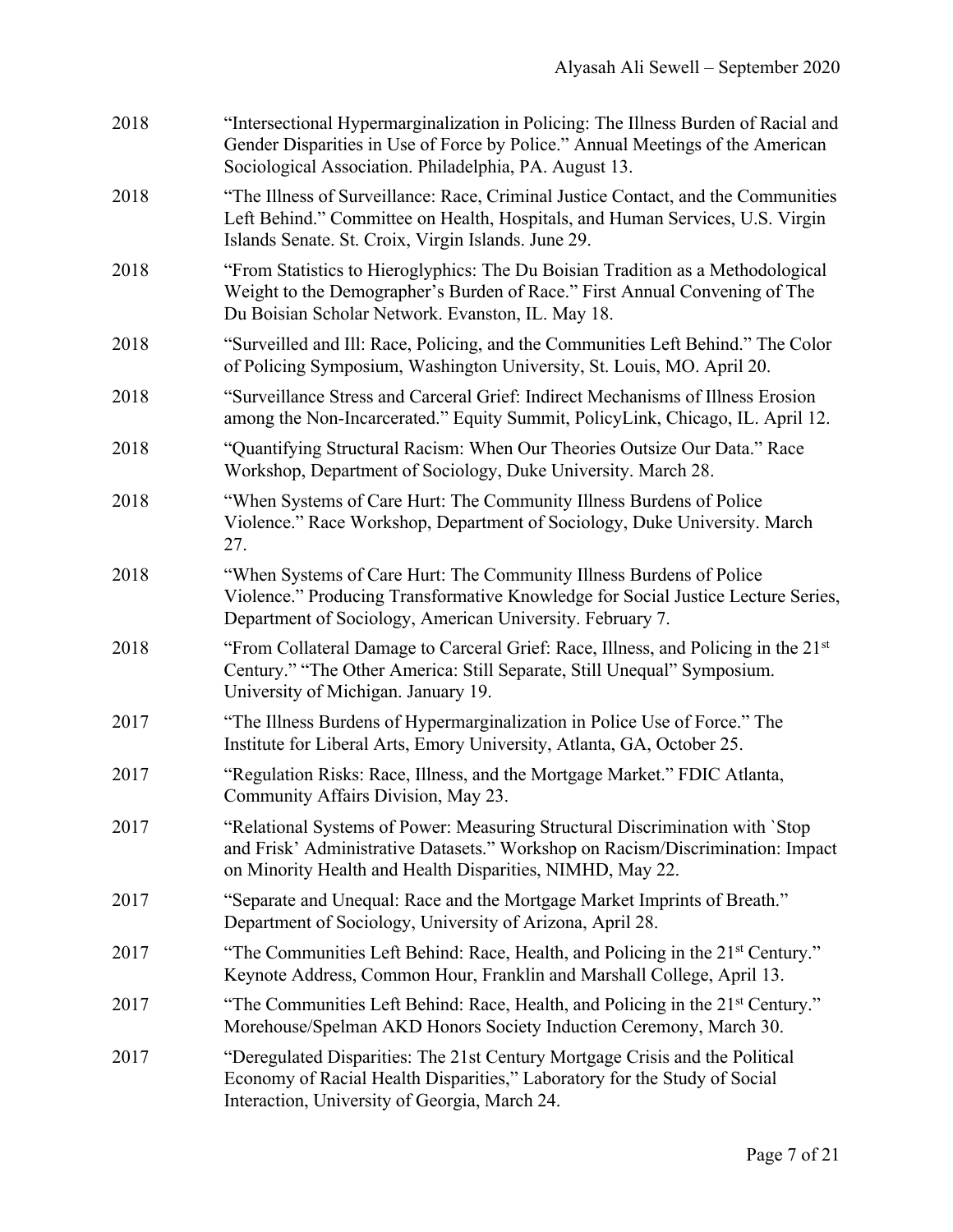| 2017 | "Deregulated Disparities: The Political Economy of Racial Health Disparities."<br>Department of Sociology and Cornell Population Center, Cornell University,<br>February 10.                                                                                                                                  |
|------|---------------------------------------------------------------------------------------------------------------------------------------------------------------------------------------------------------------------------------------------------------------------------------------------------------------|
| 2017 | "Deregulated Disparities: The Political Economy of Racial Health Disparities."<br>Population Studies and Training Center, Brown University, February 8.                                                                                                                                                       |
| 2016 | "Separate and Unequal: Race and the Mortgage Market Imprints of Breath."<br>Institute for Research on Poverty, University of Wisconsin, Madison, December 1.                                                                                                                                                  |
| 2016 | "Race, the Carceral State, and Cardiovascular Risk Factors." Healthy Heart<br>Coalition, Atlanta, GA, November 19th.                                                                                                                                                                                          |
| 2016 | "Race, Policing, and Health: The Collateral Consequences for the Communities<br>Left Behind." Wesley Woods Health Center, Geriatric Rounds, November 17th.                                                                                                                                                    |
| 2016 | "Systemic Trauma and the Police State." The Counter Narrative Project, Atlanta,<br>GA, October 12 <sup>th</sup> (with Kevin Jefferson). Available for Download:<br>https://goo.gl/hJxDfm                                                                                                                      |
| 2016 | "Quantifying Intersectional Power Structures: Race, Gender, and the Health<br>Effects of Police Use of Force." Department of Sociology, Princeton University,<br>September 21.                                                                                                                                |
| 2016 | "Separate and Unequal: Towards a Political Economy of Racial Health<br>Disparities." Mary Ann Parsons Lectureship. Keynote Speaker, Research and<br>Scholarship Day, College of Nursing, Arnold School of Public Health, University<br>of South Carolina. April 4.                                            |
| 2016 | "The Changing Face of HIV: Toward an Intersectional Understanding of Race and<br>HIV in the Sociology." The Politics of Health in the South, Conference Center for<br>Medicine, Health, and Society, Vanderbilt University. March 18. (with the Race<br>and Racism in Contemporary Biomedicine Working Group) |
| 2016 | "Interrogating Institutional Gatekeepers: Methods for Quantifying Supraindividual<br>Racial Bias." Center for Integrative Approaches to Health Disparities, Jackson,<br>MS. March 17.                                                                                                                         |
| 2016 | "Imprinting Breath: Race, the Mortgage Market, and Asthma." Center for African<br>American Studies, Princeton University. February 24.                                                                                                                                                                        |
| 2015 | "Separate and Unequal: Race, the Mortgage Market, and Health." University of<br>California, San Francisco, College of Nursing, San Francisco, CA. December 7.                                                                                                                                                 |
| 2015 | "Living Under Surveillance: Gender, Psychological Distress, and Stop-Question-<br>and-Frisk Policing in New York City." Social Determinants of Health Certificate<br>Program, Rollins School of Public Health, November 30                                                                                    |
| 2015 | "The Web or the Spider? Race, Health, and Ferguson." The Ferguson Movement:<br>A University Course, Center for Faculty Development and Excellence, October 5                                                                                                                                                  |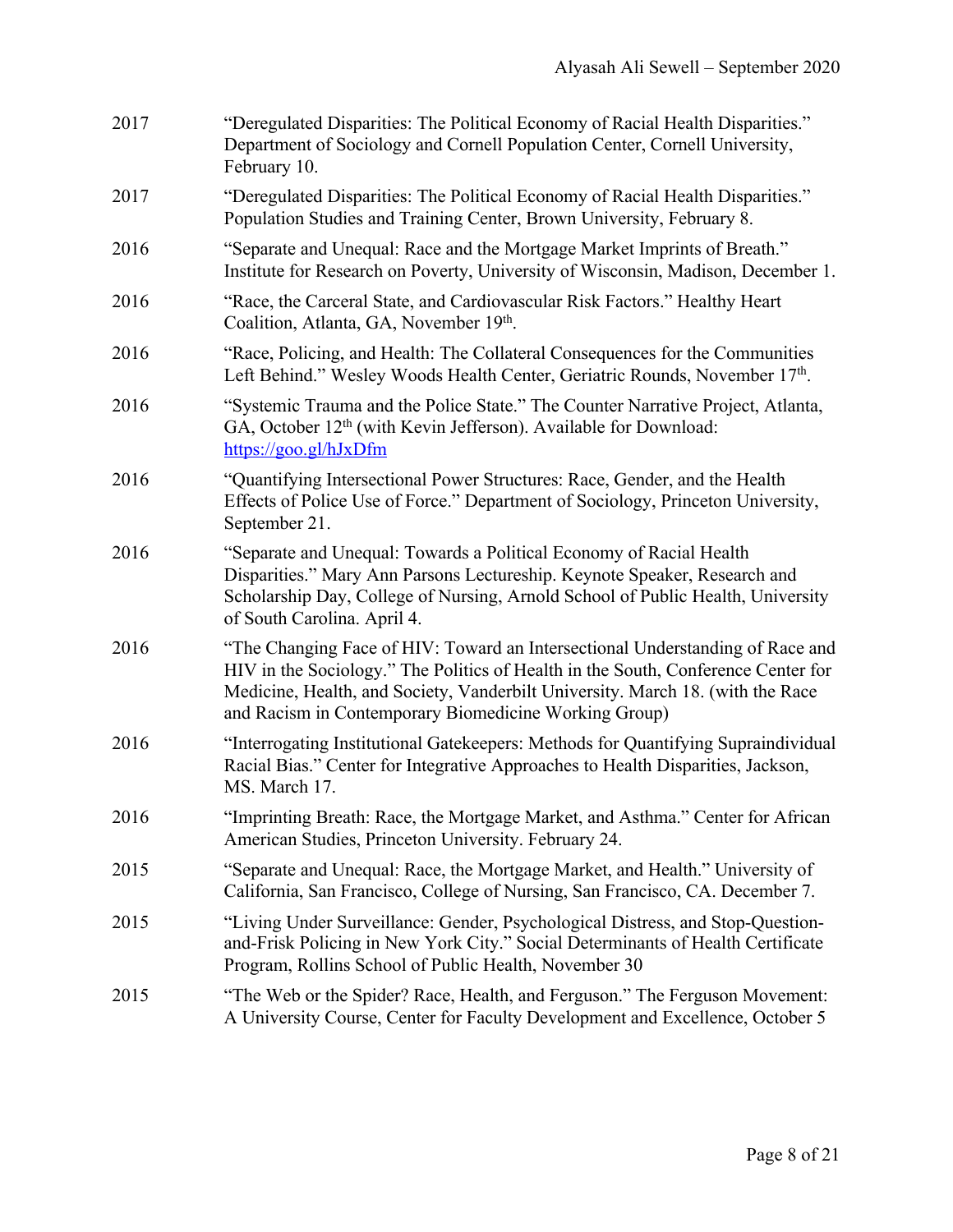| 2015 | "Quantifying the Intersectional Structures of Race and Gender: Evidence from<br>Stop, Question, and Frisk Data" Hubert M. Blalock Memorial Lecture Series,<br>ICPSR Summer Program in Quantitative Methods for Social and Political<br>Research. July 8. |
|------|----------------------------------------------------------------------------------------------------------------------------------------------------------------------------------------------------------------------------------------------------------|
| 2015 | "Race-ing Upstream: Race, Mortgage Market Access, and Health in Philadelphia."<br>Race, Ethnicity, and Quantitative Methodologies, ICPSR Summer Program in<br>Quantitative Methods for Social and Political Research. July 8.                            |
| 2015 | "Illness Inside the Black Box of Segregation: Racial Mortgage Discrimination and<br>Childhood Asthma." Job Market Workshop, RWJF Center for Health Policy,<br>University of New Mexico, Albuquerque, NM. May 21.                                         |
| 2015 | "Social Science Methods for Studying Social Inequality." Mellon Mays<br>Undergraduate Fellowship Program, March 23                                                                                                                                       |
| 2015 | "Race-ing Upstream: The Political Economy of Racial Health Disparities." School<br>of Public Policy, Georgia Institute of Technology. February 26.                                                                                                       |
| 2012 | "Trayvon Martin: The Hate Crime Against Black Masculinity." Ninth Annual<br>Herman C. Hudson Symposium, African American and African Diaspora Studies<br>Graduate Student Society. March 31                                                              |
| 2010 | "From Research Interest to Research Question, and Beyond." Invited Guest<br>Lecturer, Honors Thesis Seminar, Department of Sociology, September 9                                                                                                        |
| 2010 | "Racial Discrimination as a Fundamental Cause of Health: Conceptualizing and<br>Measuring a Multilevel Construct." Mannheimer Zentrum für Europäische<br>Sozialforschung (MZES), Universität Mannheim. May 6.                                            |
| 2008 | "Unpacking Race and Trust: The Case of Medicine." Invited Guest Lecturer,<br>Undergraduate Course on Social Problems, Jason Cummings, Department of<br>Sociology, Indiana University. October 30.                                                        |

# **CONFERENCE PRESENTATIONS**

| 2019 | Critic of Patriotism Black and White by Nichole R. Phillips. Annual Meetings of<br>the Southern Sociological Society. Atlanta, GA.                                                                                                                                       |
|------|--------------------------------------------------------------------------------------------------------------------------------------------------------------------------------------------------------------------------------------------------------------------------|
| 2019 | "Hypermarginalization of Policing: The Community Illness Burdens of Race-<br>Gender Disparities in Police Use of Force." Annual Meetings of the Southern<br>Sociological Society. Atlanta, GA.                                                                           |
| 2019 | "The Health of the 21st Century American Negro: Embodied Illness and the<br>Making of a Politicized Black Youth Cohort." Annual Meetings of the Southern<br>Sociological Society. Atlanta, GA.                                                                           |
| 2018 | Critic of Chocolate Cities: The Black Map of American Life by Marcus Anthony<br>Hunter and Zandria Robinson. Annual Meetings of the Southern Sociological<br>Society. New Orleans, LA.                                                                                   |
| 2017 | "Obesogenic Socioeconomic Disadvantage: The Mediating and Moderating Roles<br>of Neighborhood Stop, Question, and Frisk Policing on Body Weight Status."<br>Annual Meetings of the American Society of Criminology. Philadelphia, PA. (w/<br>Hedwig Lee and Kasim Ortiz) |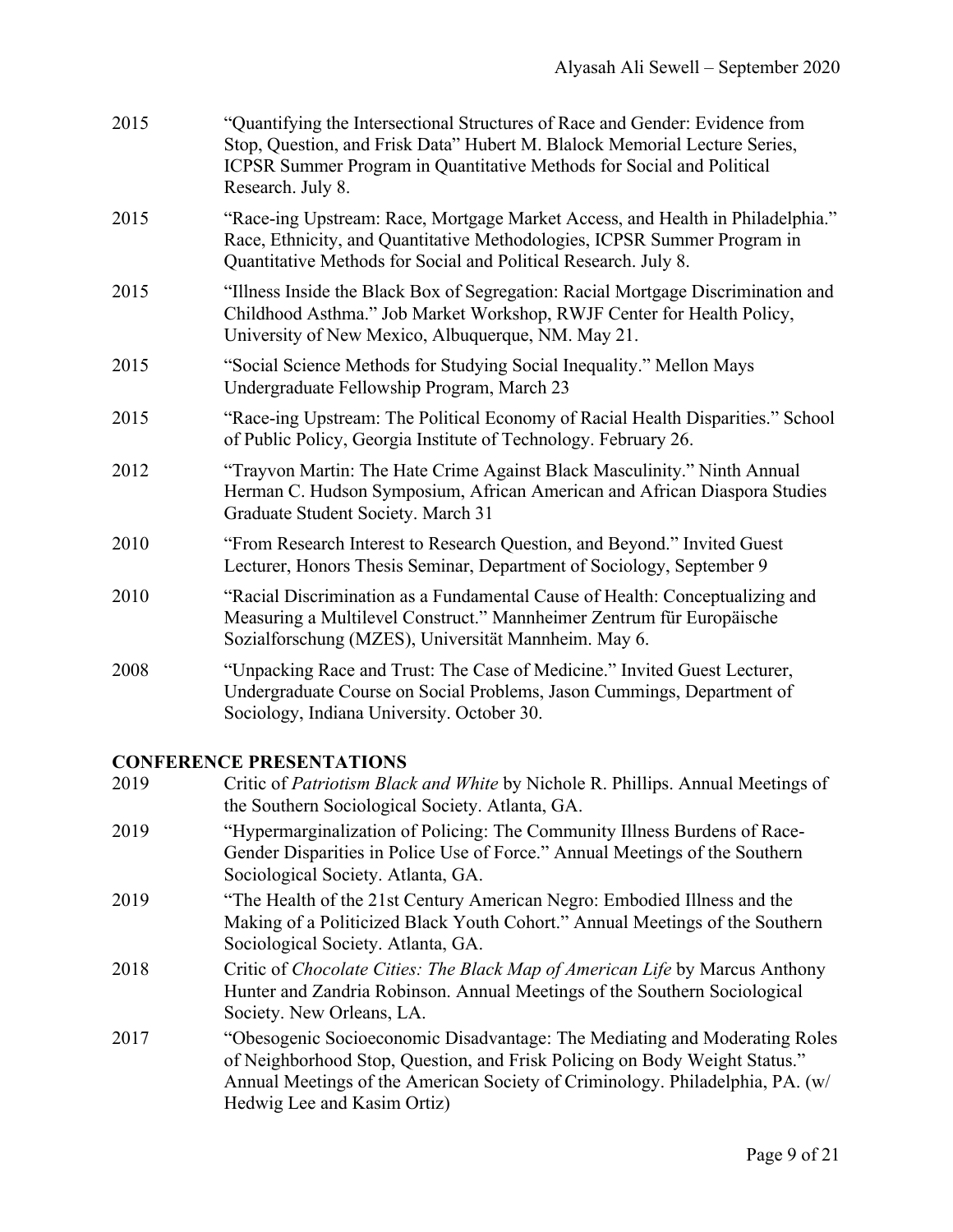| 2017 | "Death by Police: Differential Associations of Legal Intervention Deaths on<br>Health by Gender." Annual Meetings of the American Public Health Association.<br>Atlanta, GA. (w/ Justin Feldman, Rashawn Ray, Keon Gilbert, Kevin Jefferson,<br>and Hedwig Lee)                                                                                                       |
|------|-----------------------------------------------------------------------------------------------------------------------------------------------------------------------------------------------------------------------------------------------------------------------------------------------------------------------------------------------------------------------|
| 2017 | "The Contingencies of Ethnoraciality among Sexual Minorities: Status-Context<br>Disparities in Reliance on Doctors for Health Information." Annual Meetings of<br>the American Sociological Association. Montreal, Canada. (w/ Emily Pingel)                                                                                                                          |
| 2017 | "Rights, Right, and Race: Trends in the Tolerance of Sexual Minorities Pre- and<br>Post-DOMA." Annual Meetings of the American Sociological Association.<br>Montreal, Canada. (w/ Yasmiyn Irizarry)                                                                                                                                                                   |
| 2017 | "ICE Knowledge Networks and Illness: The Countervailing Role of Egocentric<br>Ethnoracial Concentrations among Unnaturalized Immigrants." Meetings of the<br>Politics of Race, Immigration, and Ethnicity Consortium (PRIEC): Collaborative<br>Multi-Racial Post-Election Survey Users. University of California, Los Angeles.<br>Los Angeles, CA. (w/ Edward Vargas) |
| 2017 | Critic of Babylost: An Infant Mortality Alphabet Book by Monica Casper. Annual<br>Meetings of the Pacific Sociological Association. Portland, OR.                                                                                                                                                                                                                     |
| 2017 | "Access to Assets: Race and the Health Effects of Neighborhood Inequities in<br>Mortgage Market Origination." Annual Meetings of the Southern Sociological<br>Society. Greenville, SC.                                                                                                                                                                                |
| 2017 | "Ghettoized Police Violence: Race, Place, and the Health Effects of Police Use of<br>Force Structures." Annual Meetings of the Eastern Sociological Society.<br>Philadelphia, PA.                                                                                                                                                                                     |
| 2017 | "The Context of Disparities: Political Economy Determinants of Childhood Upper<br>Respiratory Infections." Annual Meetings of the Eastern Sociological Society.<br>Philadelphia, PA.                                                                                                                                                                                  |
| 2016 | "The Racism-Race Reification Process: A Mesolevel Political Economic<br>Framework for Understanding Racial Health Disparities." 10th Annual Junior<br>Theorists Symposium (Sponsored by the ASA Theory Section). Seattle, WA.                                                                                                                                         |
| 2016 | "Living Under Surveillance: Gender, Psychological Distress, and Stop-Question-<br>and-Frisk Policing in New York City." Annual Meetings of the American<br>Sociological Association. Seattle, WA. (w/ Kevin Jefferson and Hedwig Lee)                                                                                                                                 |
| 2016 | "Private Remarks: Getting Critical Race Research Through the Peer-Review<br>Process." Annual Meetings of the Society for the Study of Social Problems.<br>Seattle, WA.                                                                                                                                                                                                |
| 2016 | "Surveilled: Race, Immigration, and the Physical Health Effects of Stop, Question,<br>and Frisk Policing in New York City." Annual Meetings of the Southern<br>Sociological Society. Atlanta, GA. (with Tiffany Joseph)                                                                                                                                               |
| 2016 | "Quantifying the Intersectional Structures of Race, Ethnicity, and Gender: The<br>Case of Stop, Question, and Frisk." Critical Junctures Conferences. Atlanta, GA.                                                                                                                                                                                                    |
|      |                                                                                                                                                                                                                                                                                                                                                                       |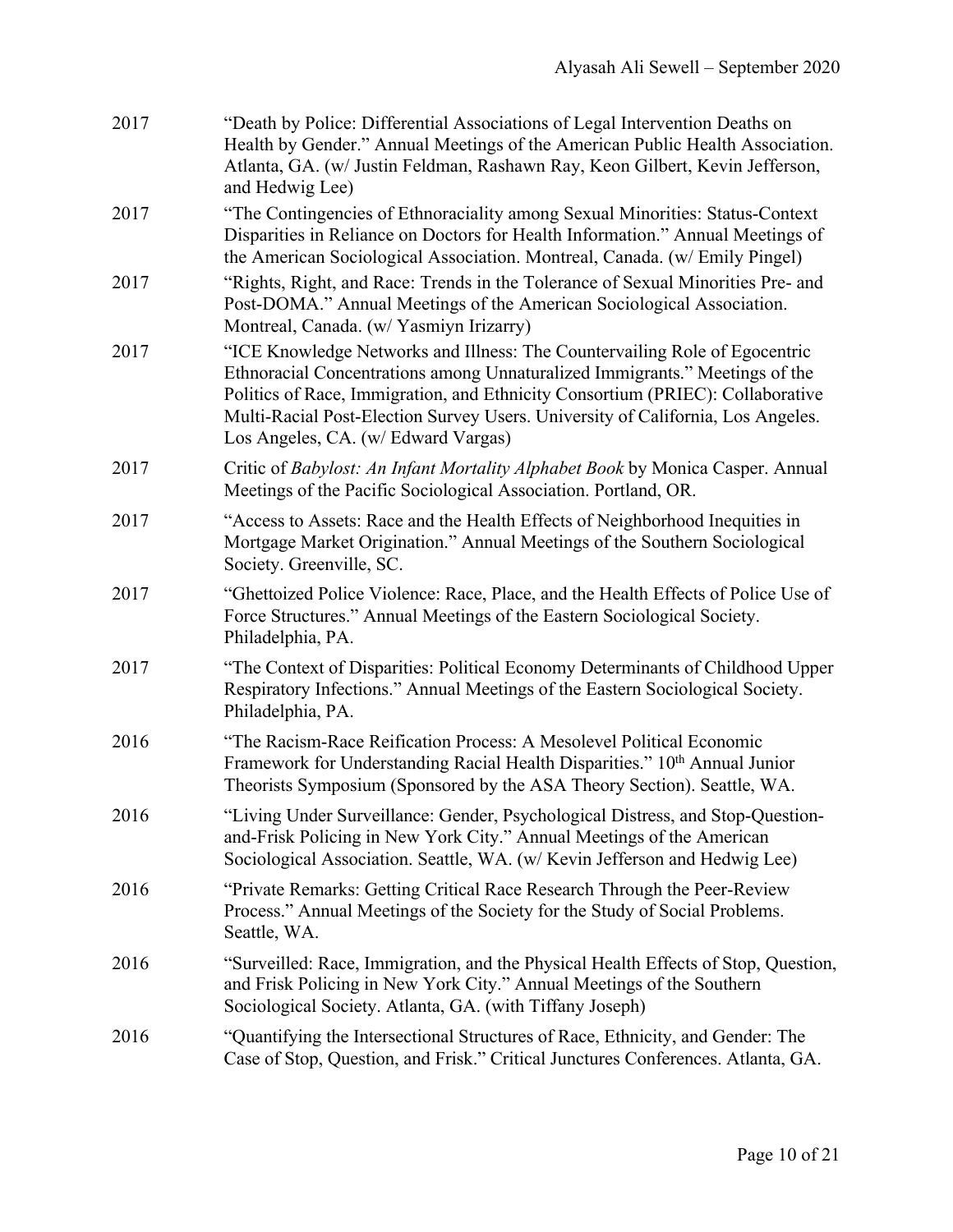| 2016 | "The Dynamics of Disparities: Race, Wealth, Health, and the Great Recession."<br>Annual Meetings of the Population Association of America. Washington, DC.                                                                                                                                                                                                                                                                    |
|------|-------------------------------------------------------------------------------------------------------------------------------------------------------------------------------------------------------------------------------------------------------------------------------------------------------------------------------------------------------------------------------------------------------------------------------|
| 2015 | "The Dynamics of Disparities: Race, Wealth, Health, and the Great Recession."<br>Poster Presentation. Inaugural Forum on Population Health Equity, Harvard<br>University. Cambridge, MA.                                                                                                                                                                                                                                      |
| 2015 | "The Racism-Race Reification Process and the Political Economy of Racial Health<br>Disparities." Annual Meetings of American Sociological Association. Chicago, IL.                                                                                                                                                                                                                                                           |
| 2015 | "Wealth Inequality among Young Adults during the Great Recession." The<br>Research Committee 28 on Social Stratification and Mobility (RC28) of the<br>International Sociological Association (ISA) Summer 2015 Conference.<br>Philadelphia, PA; Annual Meetings of the Society for the Study of Social<br>Problems. Chicago, IL; Annual Meetings of the American Sociological<br>Association. Chicago, IL. (with Radha Modi) |
| 2012 | "Opening the Black Box of Segregation: A Test of the Racism-Race Reification<br>Process $(R3p)$ ." Annual Meetings of the American Sociological Association.<br>Denver, CO.                                                                                                                                                                                                                                                   |
| 2012 | "Trayvon in Me: Race, Gender, Sexuality, and the Racism-Race Reification<br>Process." Annual Meetings of the Association of Black Sociologists. Denver, CO.                                                                                                                                                                                                                                                                   |
| 2011 | "Bridging the Language Diversity Divide: Language Rights in Alameda County's<br>Racially-Segmented Local Government Labor Market." Annual Meetings of the<br>American Sociological Association. Las Vegas, NV.                                                                                                                                                                                                                |
| 2011 | "How to Spell Racial Health Disparities: An Evaluation of the Racism-Race<br>Reification Process Using Multilevel Longitudinal Data from the Project on<br>Human Development in Chicago Neighborhoods." Annual Meetings of the Society<br>for the Study of Social Problems. Las Vegas, NV.                                                                                                                                    |
| 2010 | "Invisibility at the Nexus: The Emergence of the Black-White Gap in Support for<br>Same-Sex Marriage, 1973-2008." Annual Meetings of the Association of Black<br>Sociologists. Atlanta, GA.                                                                                                                                                                                                                                   |
| 2009 | "Fluidity of Race, Fluidity within Race: Exploring Mechanisms of Racial Variance<br>in Institutional Trust." Annual Meetings of the American Sociological<br>Association. San Francisco, CA.                                                                                                                                                                                                                                  |
| 2009 | "Race, Culture, and Institutional Mechanisms of the Black-White Trust Gap: The<br>Case of Medicine." Annual Meetings of the American Sociological Association.<br>San Francisco, CA.                                                                                                                                                                                                                                          |
| 2009 | "A Barometer of Distrust: Uncertainty, Structural Shocks, and the Cultural<br>Remnants of Medical Racism." Annual Meetings of the Society for the Study of<br>Social Problems. San Francisco, CA.                                                                                                                                                                                                                             |
| 2008 | "Race and Trust: The Case of Medicine." Annual Meetings of the Society for the<br>Study of Social Problems. Boston, MA.                                                                                                                                                                                                                                                                                                       |
|      |                                                                                                                                                                                                                                                                                                                                                                                                                               |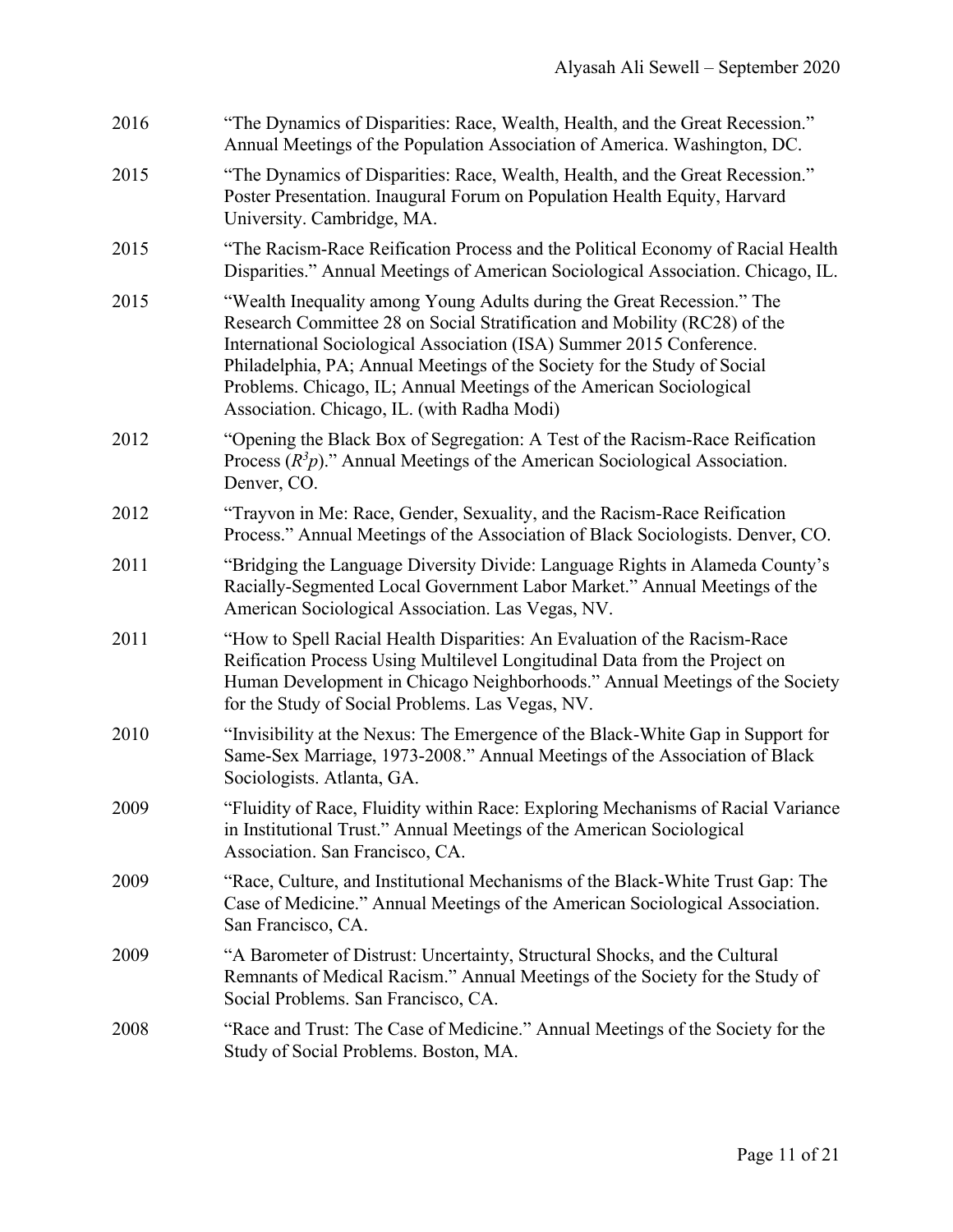- 2007 "Intracultural Variation in Everyday Concepts: Exploring Racial Differences in the Family." Annual Meetings of the American Sociological Association. New York, NY; Joint Annual Meetings for the Midwest Sociological Society and the North Central Sociological Association. Chicago, IL. (with David Heise) 2007 "Re-evaluating the Relationship between Race and Trust in Physicians." Joint Annual Meetings for the Midwest Sociological Society and the North Central
- Sociological Association. Chicago, IL. (with Bernice A. Pescosolido) 2005 "How Long Will We Last? An Analysis of the Impact of Workplace Isolation, Occupational Stress, and Negative Stereotypes on the Experience and Expression of Anger among Black Workers." 23rd Annual Southeastern Undergraduate Sociology Symposium, Emory University, Atlanta, GA; 7<sup>th</sup> Annual Texas National McNair Conference, University of North Texas, Denton, TX; 2005 Ronald E. McNair Post-Baccalaureate Achievement Program Research Day, University of Florida, Gainesville, FL.

**TEACHING** (\*includes as graduate student)

### **Graduate Students**

| Ph.D. Committees                |                                                                                |  |
|---------------------------------|--------------------------------------------------------------------------------|--|
| 2020                            | Co-Chair, Ryan Gibson (conferred)                                              |  |
| 2020                            | Chair, Elizabeth Anders                                                        |  |
| 2020                            | Member, Leslie Salas-Hernández, Department of Behavioral, Sciences, and        |  |
|                                 | Health Education, Rollins School of Public Health ( <i>proposal</i> )          |  |
| 2018                            | Member, Emily Pingel, Emory University, Dept. of Sociology ( <i>proposal</i> ) |  |
| Preliminary Exams               |                                                                                |  |
| 2017                            | Ryan Gibson, Inequality, Emory University, Dept of Sociology                   |  |
| 2017                            | Member, Preliminary Exam (Health), Joshua Jayasundara, Dept. of Sociology      |  |
| 2017                            | Member, Preliminary Exam (Health), Allison Roberts, Dept. of Sociology         |  |
| 2016                            | Member, Preliminary Exam (Inequality), Ximena Leroux, Dept. of Sociology       |  |
| 2015                            | Member, Preliminary Exam (Inequality), John Pothen, Dept. of Sociology         |  |
| <b>Second Year Papers</b>       |                                                                                |  |
| Emily Dow (Health)              |                                                                                |  |
| Joni-Leigh Webster (Health)     |                                                                                |  |
| Ryan Gibson (Social Inequality) |                                                                                |  |

### **Undergraduate Students**

| Honor's Theses |                                                            |
|----------------|------------------------------------------------------------|
| 2020           | Chair, Honor's Thesis, Teresa Apel (conferred)             |
| 2019           | Chair, Honor's Thesis, Jose Ruben Diaz Vasquez (conferred) |
|                | Undergraduate Researchers (Program)                        |
| 2020           | Faculty Mentor, RISE, Hailey Greenstone,                   |
| 2020           | Faculty Mentor, RISE, Francis Lin                          |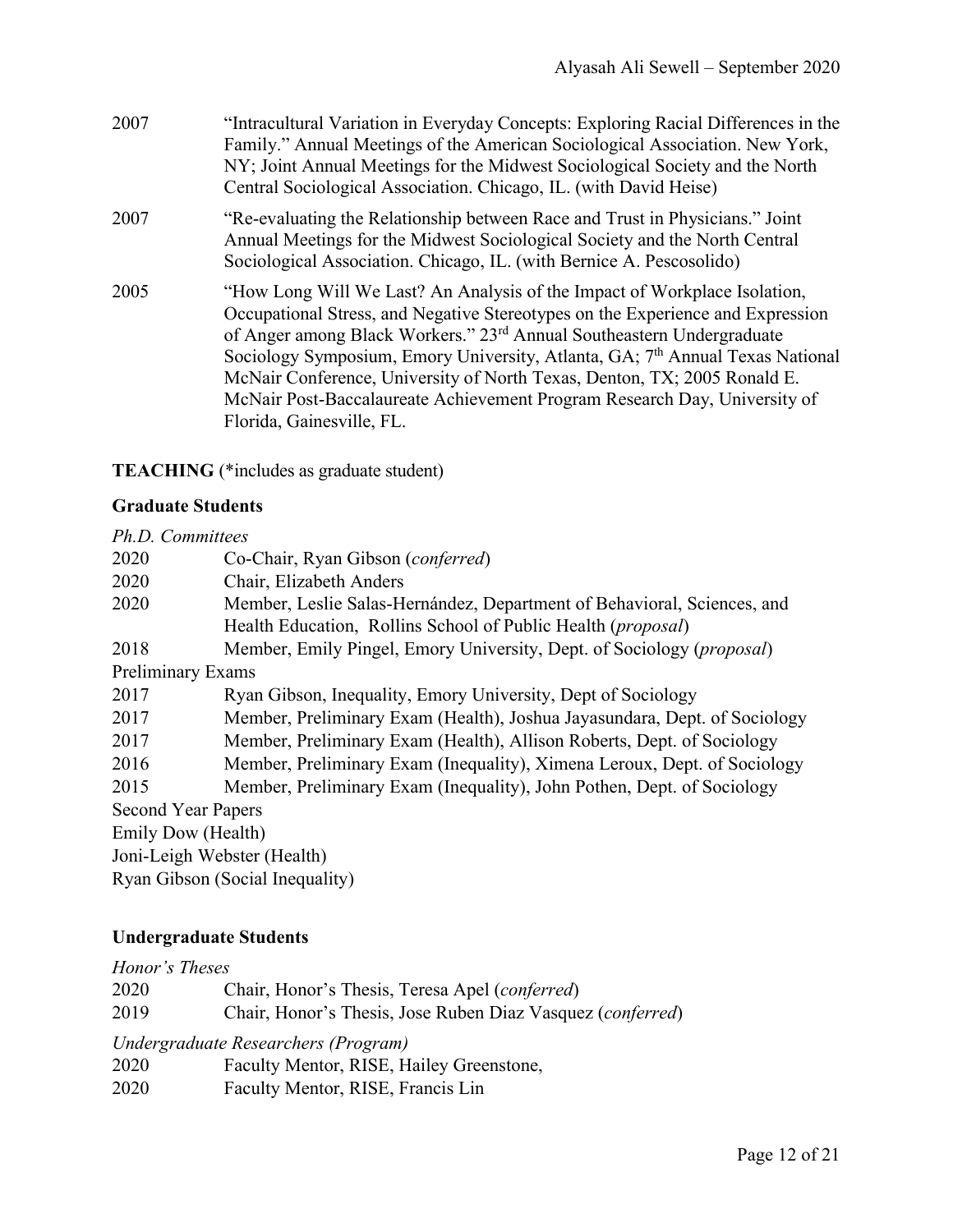| 2019      | Faculty Mentor, RISE, Whitney Forbis |
|-----------|--------------------------------------|
| 2017      | Faculty Mentor, RISE, Will Martinez  |
| 2016-2017 | Faculty Mentor, RISE, Anisha Pal     |

### **Emory University, Atlanta, GA**

| Graduate:      | Quantifying Race and Ethnicity; Ethnoracial Health Disparities; Theories of |
|----------------|-----------------------------------------------------------------------------|
|                | Race and Racism; Ethnoraciality and Ethnoracisms                            |
| Undergraduate: | Racial and Ethnic Relations; Ethnoraciality and Ethnoracisms; Ethnoracial   |
|                | Inequities, Policies, and Justice, Ethnoracial Health Disparities           |

### **ICPSR Summer Program in Quantitative Methods of Social Research, Ann Arbor, MI**

| Co-Instructor:      | Health Disparities, Inequities, and Vulnerable Populations (2017)    |
|---------------------|----------------------------------------------------------------------|
| <i>Instructor</i> : | Methodological Issues in Quantitative Research on Race and Ethnicity |
|                     | (2012, 2013)                                                         |
| $T.A$ :             | Methodological Issues in Quantitative Research on Race and Ethnicity |
|                     | (2010, 2011)                                                         |

# **RWJF Center for Health Policy, University of New Mexico, Albuquerque, NM**

| Co-Instructor: | Race, Health, and Quantitative Methods (2017) |
|----------------|-----------------------------------------------|
| Co-Instructor: | Job Market Preparation Course (2015)          |

# **Universität Mannheim, Mannheim, Germany**

Race/Ethnicity and Science in Practice: A Course in Quantitative Research Methods (2011)

### **Indiana University, Bloomington, IN** (*instructor unless noted*)

| Group Comparisons in Quantitative Research Methods, Fall 2010 |
|---------------------------------------------------------------|
| Race and Ethnic Relations (Fall 2010)                         |
| SAT Math Prep, Achiever Summer Academy (2008)                 |
| Social Problems: Medical Sociology (2005; graduate assistant) |
|                                                               |

### **RESEARCH TRAINING**

| 2015      | Ninth Annual Research and Coaching Clinic, Robert Wood Johnson Foundation        |
|-----------|----------------------------------------------------------------------------------|
|           | New Connections, Chicago, Illinois                                               |
| 2014      | Eighth Annual Symposium, Robert Wood Johnson Foundation New Connections,         |
|           | Princeton, New Jersey                                                            |
| 2014      | Public Health Critical Race Praxis Institute, Maryland Center for Health Equity, |
|           | University of Maryland, College Park                                             |
| 2012-2013 | Graduate Research Assistant to Pamela Braboy Jackson, Center for Research on     |
|           | Race and Ethnicity in Society, Indiana University                                |
| 2012      | Agent-Based Modeling with NetLogo, Gianluca Manzo, Robert Wood Johnson           |
|           | Health and Society Scholars Program, Columbia University                         |
| 2011      | Statistical Consultant for Janice Johnson Dias, "City Rankings of the Health of  |
|           | Women, Women of Color, and Women in Poverty." GrassROOTS Community               |
|           | Foundation                                                                       |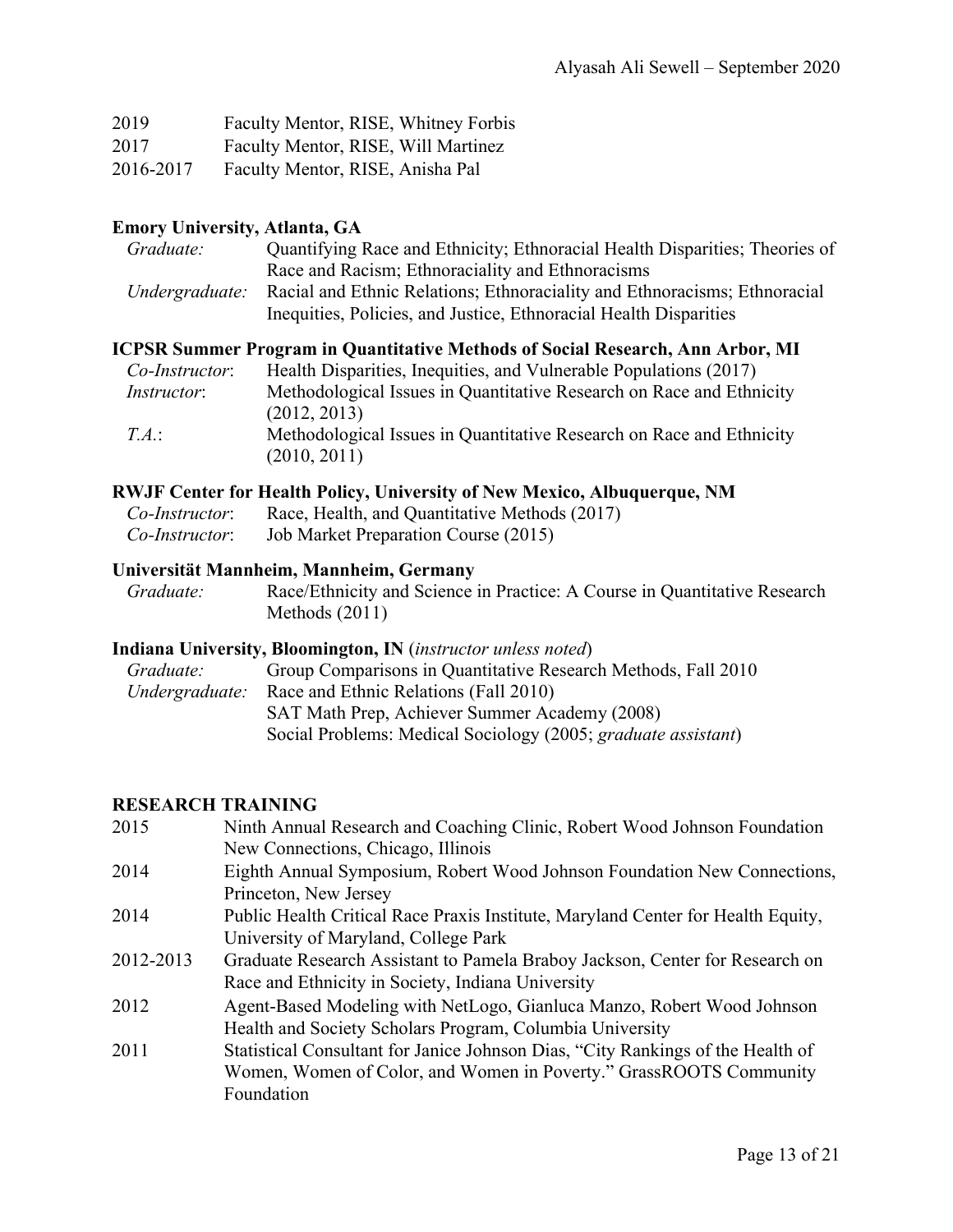| 2011      | ArcGIS Desktop: Getting Started with GIS, University Information Technology<br>Services, Indiana University                                                                                                                                     |
|-----------|-------------------------------------------------------------------------------------------------------------------------------------------------------------------------------------------------------------------------------------------------|
| 2011      | Introduction to R, Workshop in Methods, Consortium for Education and Social<br>Science Research, Indiana University                                                                                                                             |
| 2010      | Basic Genetics for Social and Behavioral Scientists, Guang Guo, Indiana<br>University                                                                                                                                                           |
| 2009-2012 | Research Assistant to Yvette Alex-Assensoh, "Race, Gender, Place, and Political<br>Socialization in Schools." Office of Women's Affairs, Indiana University                                                                                     |
| 2009      | Social Science Intern, Chief Justice Earl Warren Institute for Race, Ethnicity, and<br>Diversity (currently known as, Chief Justice Earl Warren Institute on Law and Social<br>Policy), Boalt School of Law, University of California, Berkeley |
| 2005-2007 | Research Assistant to Pamela Braboy Jackson, "Explaining Elevated Health Risks<br>of the Black Middle Class." Department of Sociology, Indiana University                                                                                       |
| 2008      | Project on Human Development in Chicago Neighborhoods, Summer Program in<br>Quantitative Methods of Social Research, ICPSR, Competitive Workshop Funded<br>by National Institute of Justice                                                     |
| 2008      | Stata Programming, Indiana Intensive Didactic Seminar, Indiana University                                                                                                                                                                       |
| 2008      | Methodological Issues in Quantitative Research on Race and Ethnicity, Summer<br>Program in Quantitative Methods of Social Research, ICPSR                                                                                                       |
| 2008      | Missing Data Methods, Indiana Intensive Didactic Seminar, Indiana University                                                                                                                                                                    |
| 2008      | Space and Place, Indiana Intensive Didactic Seminar, Indiana University                                                                                                                                                                         |
| 2008      | Atlas. Ti, Indiana Intensive Didactic Seminar, Indiana University                                                                                                                                                                               |
| 2007      | Collaborative Psychiatric Epidemiology Survey, Summer Program in Quantitative<br>Methods of Social Research, ICPSR, Competitive Workshop Funded by National<br>Institute of Mental Health                                                       |
| 2005      | Research Assistant to Brian Powell, "Constructing the Family II." Department of<br>Sociology, Indiana University                                                                                                                                |
| 2004-2005 | Administrative and Research Associate to Carolyn M. Tucker, Behavioral<br>Medicine Research Team, Department of Psychology, University of Florida                                                                                               |
| 2003-2005 | Principal Investigator, "Anger Experience and Anger Suppression among Black<br>Workers." Honors Program, University of Florida (\$5,000 in grants)                                                                                              |
| 2001-2002 | Undergraduate Researcher to Brij Moudgil, "Inter-particle Force Measurements<br>for Dispersion of Chemical Mechanical Polishing (CMP) Slurries." Particle<br>Engineering Research Center, School of Engineering, University of Florida          |

# **MEDIA AND POLICY APPEARANCES**

# **Languages**

English, Spanish, Russian, German, Italian, Hindu, French, Irish, Scottish

# **Policy**

| 2020 | "The Collateral Consequences of State-Sanctioned Police Violence for Women."                                              |
|------|---------------------------------------------------------------------------------------------------------------------------|
|      | <i>Brookings: How We Rise, June 11.</i>                                                                                   |
| 2020 | "We Need a 21 <sup>st</sup> Century New Deal." Contexts: Sociology for the Public,<br>https://contexts.org/blog, April 17 |
|      |                                                                                                                           |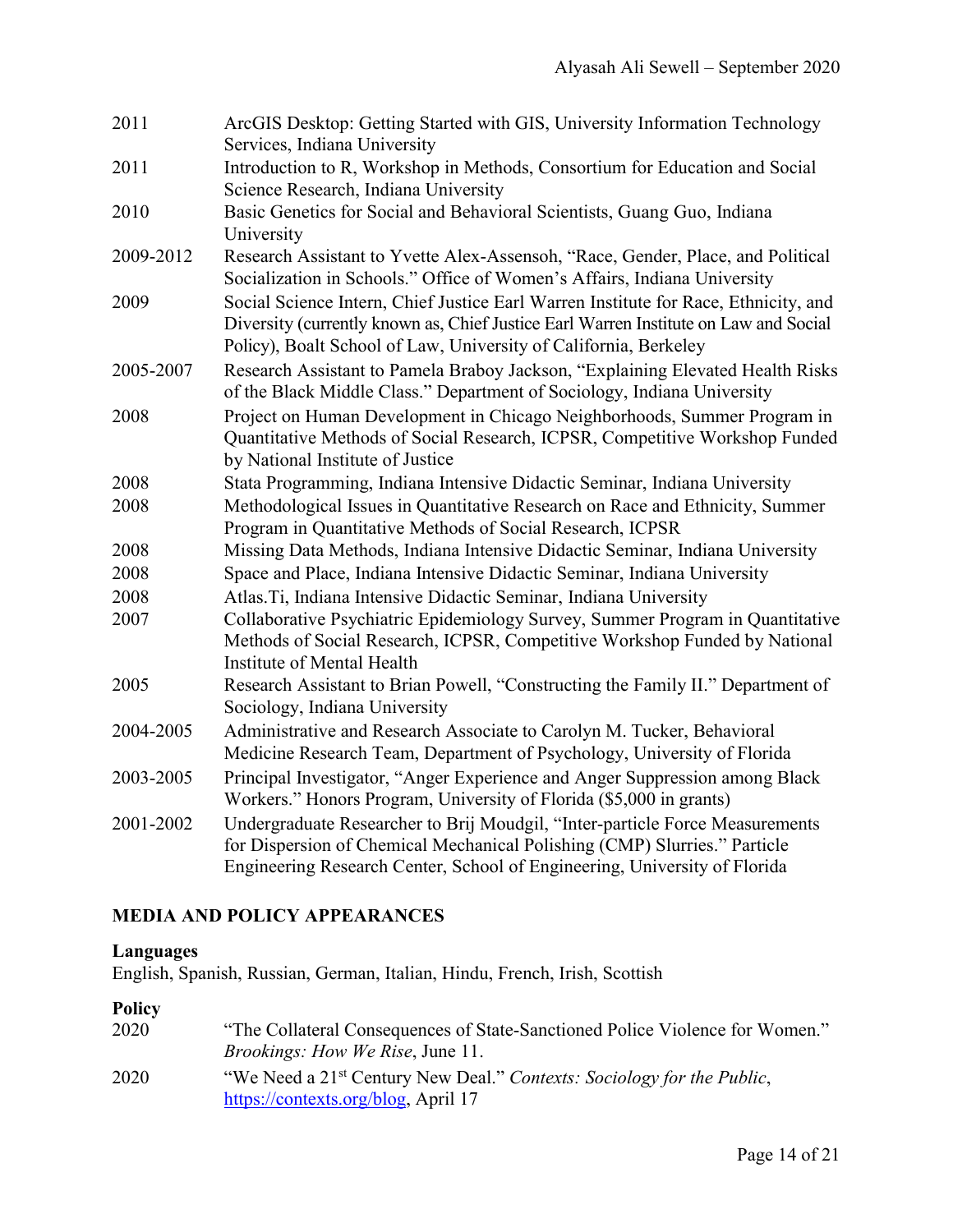| 2016              | "Surveilling Health: The Community Consequences of 'Stop and Frisk' Policing." |
|-------------------|--------------------------------------------------------------------------------|
|                   | Poverty and Race: Poverty & Race Research Action Council, 25(4):5-7. Invited   |
|                   | Research Brief.                                                                |
| 2016              | "Racial Bias in Lethal Police Shootings: The Need for Interdisciplinary        |
|                   | Research." Sociology Toolbox, www.thesocietypages.org, July 22.                |
| 2009              | "Structural Racism: What Do FDR and Barack Obama Have in Common?"              |
|                   | www.racismreview.com, March 9.                                                 |
| 2009              | "E-race-ing Racism in Post Racial America: Is a Transformative Moment          |
|                   | Enough?" www.racismreview.com, January 24.                                     |
| Ongoing           | <b>Voice of Consciousness</b>                                                  |
| <b>Editorials</b> |                                                                                |
| 2008              | "Despite transformative moment, racism still common in America," The Herald    |
|                   | <i>Times</i> , A9, Bloomington, IN. December 10.                               |

2001 "Too much parental pressure can push kids the wrong way," *The Atlanta Journal-Constitution*, 11A, Atlanta, GA. June 11.

### **Research Features**

| 2020 | Boyd, Rhea. "Jacob Blake's shooting highlights the hidden victims of police<br>violence." NBC News. Aug 29. Syndicated.                                                   |
|------|---------------------------------------------------------------------------------------------------------------------------------------------------------------------------|
| 2020 | Glover, Julian and Ken Miquel. "What are structural, institutional and systemic<br>racism?" ABC News, July 9. Video feature.                                              |
| 2020 | Eschliman, Evan L., Brie A. Garner, Tiffany Le, Priyanka Srinivasa, Robert<br>Fullilove. "Police Transparency Is A Public Health Issue, Too." Health Affairs.<br>June 30. |
| 2020 | Miller, Hayley. "NYPD Announced Internal Review After Black Man's Violent<br>Arres. 3 Months Later, Silence." Huffington Post. June 26. Syndicated.                       |
| 2020 | Esmonde, Katelyn. "For contact tracing to work, public health authorities must<br>regain the trust of Black communities." Vox, June 23.                                   |
| 2020 | Sandoiu, Ana. "Police violence: Physical and mental health impacts on Black<br>Americans." Medical News Today, June 22.                                                   |
| 2020 | Marshall, Brandon D.L. and Abdullah Shihipar. "We Can't Police Ourselves Out<br>of the Coronavirus Pandemic." The New York Times, April 27.                               |
| 2020 | Natividad, Ivan. "Police violence makes COVID-19 worse for black Americans."<br>Futurity. April 27. Syndicated.                                                           |
| 2020 | Davis, Brigette A. "Discrimination: A Social Determinant of Health Inequities."<br>Health Affairs, February 25.                                                           |
| 2019 | Zakaryan, Alyssa. "TSA coming to a subway station near you!" Mediu. Dec 11.                                                                                               |
| 2019 | Aviles, Gwen. "Police killings are the sixth leading cause of death among young<br>men, study shows." NBC News. Aug 13.                                                   |
| 2017 | Alang, Sirry. "How to Dismantle Racism and Prevent Police Brutality." USA<br><i>Today</i> , June 25.                                                                      |
| 2017 | Ofili, Elizabeth O. "Race and Heart Health Take Center Stage." PR Newswire<br>Association, LLC (provided by Morehouse School of Medicine). June 16.                       |
| 2017 | Mingalieva, Dean. "Inequality: Live in Poverty, Die Young" (In Russian).<br>Medical Portal, May 18.                                                                       |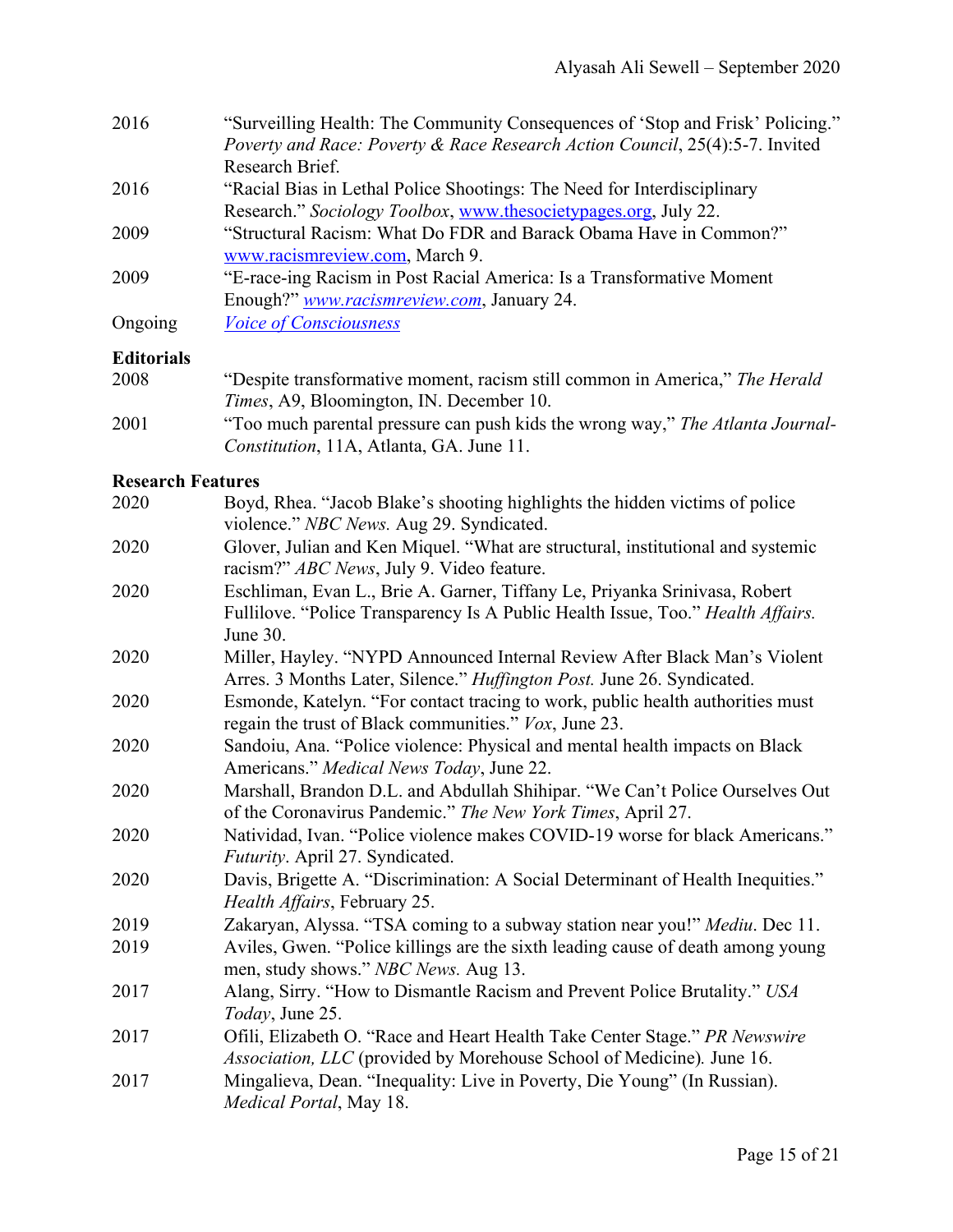- 2017 Brust, Caitlin M. "Common Hour Speaker Talks Race, Health, and Policing in 21st Century Communities." *Franklin & Marshall News*, April 14.
- 2017 Barillas, Martin. "How Bilingual Policies Lead to Racial Discrimination." *Spero News*, February 21.
- 2017 Ordway, Denise-Marie. "The Consequences of Bilingual Employment Policies." *Journalist's Resource*. February 15.
- 2017 Li, Alice. "Professor Links Incidences of Asthma to Unequal Banking Practices in the Mortgage Market." *The Cornell Sun*, February 14.
- 2016 American Sociological Association (ASA) News, "Abigail Sewell Discusses `The Racism-Race Reification Process'," October 7.
- 2016 Brown, Melissa. "Research Brief: Collateral Damage to Health from Invasive Police Encounters in New York City." www.racismreview.com. September 5.
- 2016 Columbia University, "What Schistosomiasis Tells Us About Police Violence." March 22.
- 2016 Cepeda, Esther. "The Trust Gap for Minority Patients," *The Washington Post Writers Group*, January 20.
	- Syndicated in: *The Chicago Crusader*, *The Columbia Daily Tribune*, *The Roanoke Times*, *The Salt Lake Tribune*, *Albuquerque Journal*, *Bloomington Pantagraph*, *Canton Repository*, *Lubbock Avalanche-Journal*, *Gwinnett Daily Post*, *Telegraph & Gazette*, *Gazette Xtra*, *Janesville Gazette*, *Glenwood Springs Post Independent*, *Canton Repository*, *The Daily News*
- 2015 Avril, Tom. "Study finds blacks, Latinos less likely to trust doctors," *The Philadelphia Inquirer*, December 27. P. G02.
- 2015 Steinbuch, Yarun. "Racial MD Skeptics," *The New York Post,* December 19. P. 3
- 2015 University of Pennsylvania, "Minorities Less Likely to Trust Physicians, Research Reveals." December 17.
	- Syndicated in: *Futurity*, *NewsOne*, *Hello Beautiful*, *BlackHealthMatters*
- 2015 University of California, San Francisco, School of Nursing. "Separate and Unequal: Race, the Mortgage Market, and Health." December 8.
- 2015 Emory Health Sciences, "New Study Sheds Light on Racial Differences in Trust of Physicians." October 28.
	- Syndicated in: *The Times Reporter*, *Latin Post*, *Latinos Health*, *Salud America!*, *Galenox* (in Spanish), *Hispanic Trending*, *El Pueblo Latino* (in Spanish), *The Santa Fe Mexican*, *O Jornal*, *ScienceDaily*, *Science Newsline*, *Science 2.0*, *PsyPost*, *Science Codex*, *News-Medical.net*, *MedicalXpress*, *VerticalNews Health*, *NewsRx*

# **Quotes and Interviews**

2020 Salmon, Barrington M. and Anisah Muhammad. "Covid-19 continues to spread, devastate Black communities." *Final Call News*, July 24. 2020 "Violent Crime Surges in Atlanta Amid Rising Unemployment, Tensions Over Policing." *The Wall Street Journal*, July 20. 2020 Sandoiu, Ana. "Police violence: Physical and mental health impacts on Black Americans." *Medical News Today*, June 22.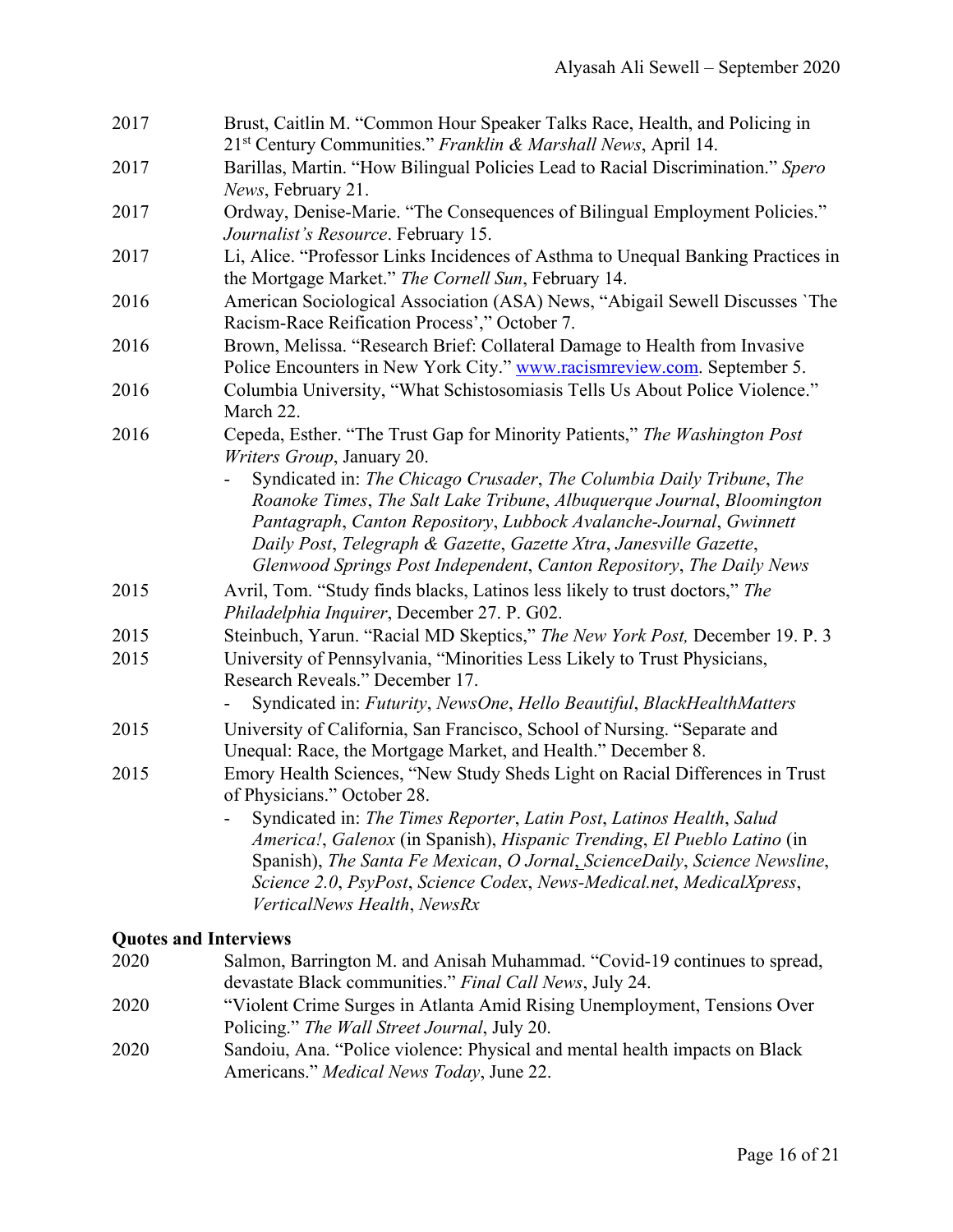- 2020 Abdullah, Halimah. "What do terms like systemic racism, microaggression and white fragility mean?" *ABC News*, June 14. Syndicated.
- 2020 Mahncke, Julia. "How US police avoid scrutiny and keep power." *Deutsche Welle*, June 6.
- 2020 Wise, Akilah. "The hidden cost of `stop and frisk'." *The Boston Globe*, February 21.
- 2019. Khan, Amina. "Study linking police violence and black infants' health is retracted." *Los Angeles Times*, December 16.
- 2019 Khan, Amina. "Getting Killed by Police is a Leading Cause of Death for Young Black Men in America." *Los Angeles Times*, August 16.
	- Syndicated in: *Peoria Journal Star*, *Florida Courier*, *Winnipeg Free Press*, *Virgin Islands Daily News*, *The Lewiston Tribune*, *The Star*, *JournalStar*, *The Eagle*, *The Spokesman-Review*, *The Press Democrat*
- 2017 Associated Press. "Dove Apologizes for Facebook Soap Ad That Many Call Racist," *Los Angeles Times*, October 10.
	- Syndicated in: *Chicago Tribune*, *CBS News*, *The Independent (UK)*, *Outlook India*, *Hareetz*, *Daily Mail (London)*, *The Salt Lake Tribune*, *Scottish Daily Mail*, *Irish Daily Mail*, *The Associated Press Financial Wire*, *The Associated Press International, Cosmetics-DesignEurope.comi*
- 2015 Benz, Marie. "Minorities Place Less Trust in Their Doctors," *MedicalResearch.com*, December 22.
- 2015 Pérez, Miriam Zoila. "Learning to Fight Oppression, One Joke at a Time," *Colorlines*, November 4.
- 2015 Hicks, Virginia Lee. "Race Relations Unchanged or Worse Than in 1985, Say Half in AJC Poll," *The Atlanta Journal-Constitution*, January 11.

# **Radio and Podcasts**

| 2019      | Science Friday Blog. "The Police's Impact on Public Health." Radio audio,      |
|-----------|--------------------------------------------------------------------------------|
|           | October 18. https://www.sciencefriday.com/segments/proactive-policing/         |
|           | - Re-aired, June 12, 2020                                                      |
| 2018      | Scholars Strategy Network's No Jargon. "Episode 157: Sickened By Systems."     |
|           | Podcast audio, November 29. https://scholars.org/podcast/sickened-systems      |
| 2018      | Podcast Commentator, The B-Side Podcast. Sociocast. Podcast audio, July 27.    |
|           | http://sociocast.org/podcast/ervin-maliq-matthew-and-abigail-a-sewell/         |
| 2017      | Institute for Research on Poverty, University of Wisconsin-Madison. "Mortgage  |
|           | Markets and the Roots of Racial Health Disparities." Poverty Research & Policy |
|           | <i>Podcast</i> . Podcast audio, June 1. http://tinyurl.com/irp-uwm-june2017.   |
| 2016      | SAGE Publications Ltd. "The Racism-Race Reification Process: A Mesolevel       |
|           | Political Economic Framework for Understanding Racial Health Disparities."     |
|           | Sociology of Race & Ethnicity PODCASTS. Podcast audio, October 6.              |
|           | https://bit.ly/sewell-sre-oct2016                                              |
| 2006-2013 | Segment Host, "Road for the Roadless: Race in the LGBTQ Rights Movement,"      |
|           | BloomingOUT, WFHB Community Radio, Bloomington, IN.                            |
| 2012      | Radio Commentator, "Sociological Insights on Trayvon Martin," Bring It On!     |
|           | WFHB Community Radio, Bloomington, IN.                                         |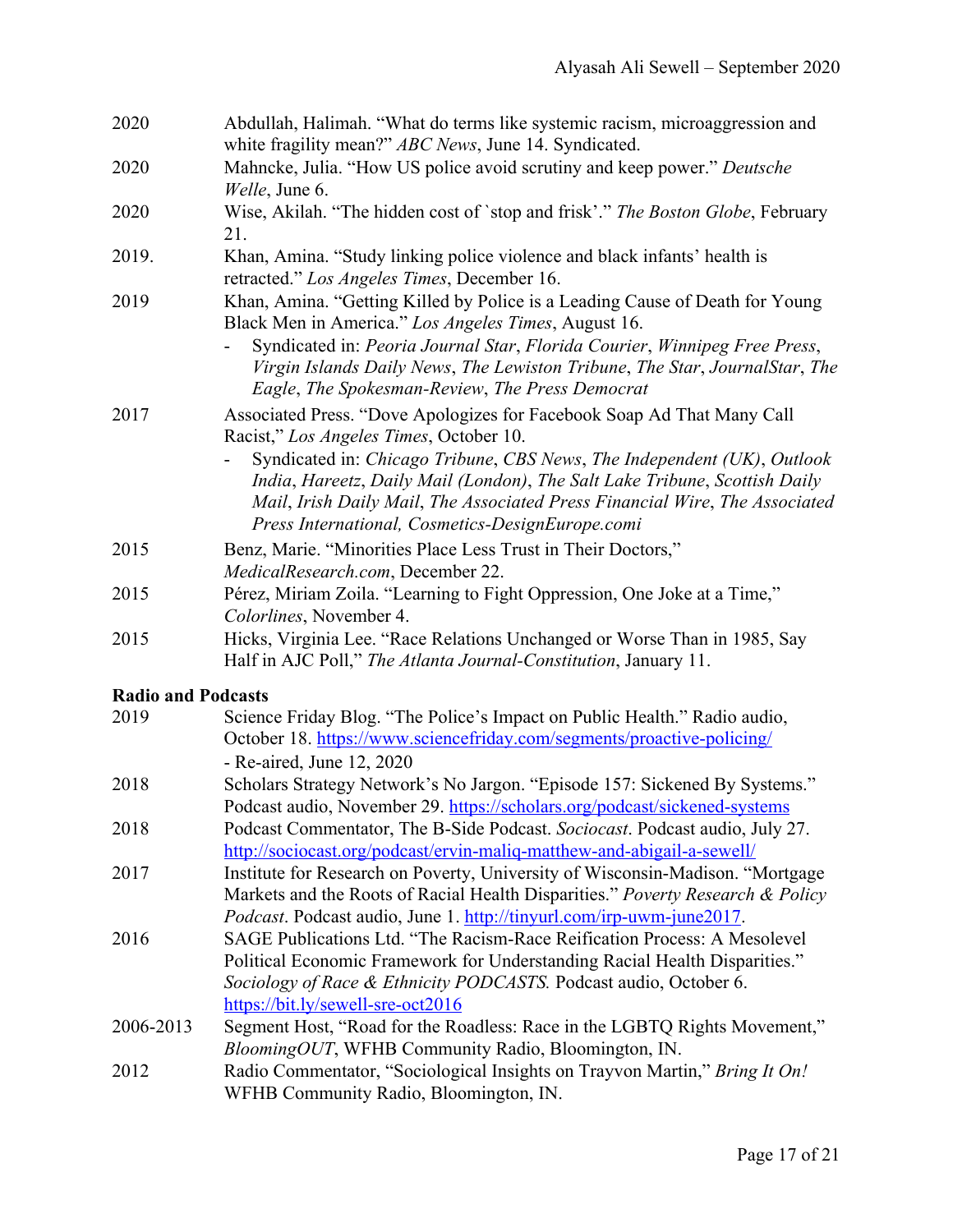2011 Co-Host, *BloomingOUT*, WFHB Community Radio, Bloomington, IN.

**Blogs**

# **SERVICE**

# **Profession**

| Reviewer:  | Science, American Journal of Sociology, American Sociological Review, Social<br>Forces, Social Problems, Journal of Health and Social Behavior, Social Science<br>and Medicine, Sociology of Education, Society and Mental Health, Sociology of<br>Race and Ethnicity, Du Bois Review: Social Science Research on Race, Journal of<br>Ethnic and Migration Studies, Sociological Theory, Social Psychology Quarterly,<br>Social Science Research, Contexts, Sociological Methods and Research,<br>Sociological Focus, PLOS One, American Journal of Public Health, Health<br>Affairs, The BMJ, BMJ Open, Sciences Advance, Journal of Ethnic and Cultural<br>Studies, Gender and Society, Journal of Community Psychology, Sociological<br>Methodology, Journal of Urban Health, Ethnicity and Disease, Journal of<br>Adolescent Health, Journal of Racial and Ethnic Health Disparities,<br>Psychological Reports, City and Community, Journal of Urban Affairs,<br>Criminology, Criminal Justice, Law & Society, Journal of Society for Social Work<br>Research, New York University Press, Routledge Press, Marsden Foundation, |
|------------|------------------------------------------------------------------------------------------------------------------------------------------------------------------------------------------------------------------------------------------------------------------------------------------------------------------------------------------------------------------------------------------------------------------------------------------------------------------------------------------------------------------------------------------------------------------------------------------------------------------------------------------------------------------------------------------------------------------------------------------------------------------------------------------------------------------------------------------------------------------------------------------------------------------------------------------------------------------------------------------------------------------------------------------------------------------------------------------------------------------------------------|
| 2021-2024  | Robert Wood Johnson Foundation, William T. Grant Foundation.<br>Member, ASA Council Elect                                                                                                                                                                                                                                                                                                                                                                                                                                                                                                                                                                                                                                                                                                                                                                                                                                                                                                                                                                                                                                          |
| 2021-2023  | Chair (Elect), Nominations Committee, Medical Sociology Section, ASA                                                                                                                                                                                                                                                                                                                                                                                                                                                                                                                                                                                                                                                                                                                                                                                                                                                                                                                                                                                                                                                               |
| 2021-2022  | Member, Council (Elect), Southern Sociological Society                                                                                                                                                                                                                                                                                                                                                                                                                                                                                                                                                                                                                                                                                                                                                                                                                                                                                                                                                                                                                                                                             |
| 2020-2021  | Member, Editorial Board, American Sociological Review                                                                                                                                                                                                                                                                                                                                                                                                                                                                                                                                                                                                                                                                                                                                                                                                                                                                                                                                                                                                                                                                              |
| 2020-2023  | Member, Committee on Nominations Committee, American Sociological                                                                                                                                                                                                                                                                                                                                                                                                                                                                                                                                                                                                                                                                                                                                                                                                                                                                                                                                                                                                                                                                  |
|            | Association (ASA)                                                                                                                                                                                                                                                                                                                                                                                                                                                                                                                                                                                                                                                                                                                                                                                                                                                                                                                                                                                                                                                                                                                  |
| 2020, 2021 | Chair, ASA Dissertation Award Selection Committee (Member: 2019-2021)                                                                                                                                                                                                                                                                                                                                                                                                                                                                                                                                                                                                                                                                                                                                                                                                                                                                                                                                                                                                                                                              |
| 2019       | Member, Eliot Freidson Award Selection Committee, Medical Sociology Section,<br><b>ASA</b>                                                                                                                                                                                                                                                                                                                                                                                                                                                                                                                                                                                                                                                                                                                                                                                                                                                                                                                                                                                                                                         |
| 2018-2021  | Member, Editorial Board, Social Problems                                                                                                                                                                                                                                                                                                                                                                                                                                                                                                                                                                                                                                                                                                                                                                                                                                                                                                                                                                                                                                                                                           |
| 2018-2021  | Member, Editorial Board, Sociology of Race and Ethnicity                                                                                                                                                                                                                                                                                                                                                                                                                                                                                                                                                                                                                                                                                                                                                                                                                                                                                                                                                                                                                                                                           |
| 2018       | Member, Selection Committee, 2018 Eduardo Bonilla-Silva Outstanding Book                                                                                                                                                                                                                                                                                                                                                                                                                                                                                                                                                                                                                                                                                                                                                                                                                                                                                                                                                                                                                                                           |
|            | Award, Racial and Ethnic Minorities Division, Society for the Study of Social<br>Problems                                                                                                                                                                                                                                                                                                                                                                                                                                                                                                                                                                                                                                                                                                                                                                                                                                                                                                                                                                                                                                          |
| 2017-2020  | Member, Editorial Board, Social Science Research                                                                                                                                                                                                                                                                                                                                                                                                                                                                                                                                                                                                                                                                                                                                                                                                                                                                                                                                                                                                                                                                                   |
| 2017-2020  | Member, Editorial Board, Sociological Methodology                                                                                                                                                                                                                                                                                                                                                                                                                                                                                                                                                                                                                                                                                                                                                                                                                                                                                                                                                                                                                                                                                  |
| 2017-2018  | Member, Programming Committee for 2018 Annual Meeting of the Southern                                                                                                                                                                                                                                                                                                                                                                                                                                                                                                                                                                                                                                                                                                                                                                                                                                                                                                                                                                                                                                                              |
|            | Sociological Society                                                                                                                                                                                                                                                                                                                                                                                                                                                                                                                                                                                                                                                                                                                                                                                                                                                                                                                                                                                                                                                                                                               |
| 2017       | Member, Selection Committee, Founder's Award for Scholarship and Service,                                                                                                                                                                                                                                                                                                                                                                                                                                                                                                                                                                                                                                                                                                                                                                                                                                                                                                                                                                                                                                                          |
|            | Section on Racial and Ethnic Minorities, ASA                                                                                                                                                                                                                                                                                                                                                                                                                                                                                                                                                                                                                                                                                                                                                                                                                                                                                                                                                                                                                                                                                       |
| 2016       | Panelist, "Nailing the Job Talk." Ford Foundation Annual Conference,                                                                                                                                                                                                                                                                                                                                                                                                                                                                                                                                                                                                                                                                                                                                                                                                                                                                                                                                                                                                                                                               |
|            | Washington, DC. September 23.                                                                                                                                                                                                                                                                                                                                                                                                                                                                                                                                                                                                                                                                                                                                                                                                                                                                                                                                                                                                                                                                                                      |
| 2016       | Panelist, "Racism: In Sickness and in Health." The 3rd Annual Parren Mitchell<br>Symposium, College Park, MD. April 27.                                                                                                                                                                                                                                                                                                                                                                                                                                                                                                                                                                                                                                                                                                                                                                                                                                                                                                                                                                                                            |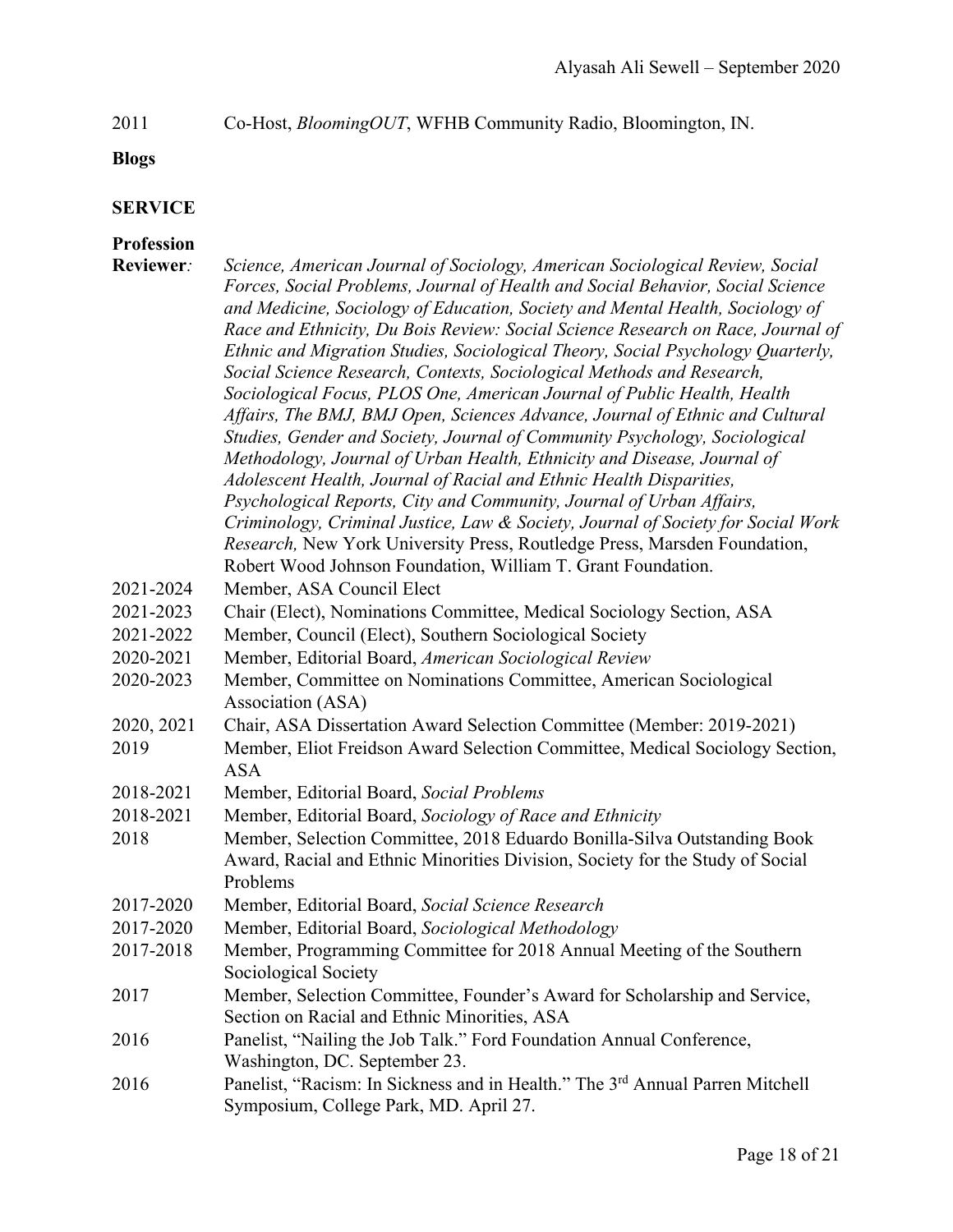| 2015      | Panelist, "Entrepreneurial Investments in Graduate School." Ford Foundation     |
|-----------|---------------------------------------------------------------------------------|
|           | Annual Conference, Washington, DC. September 25.                                |
| 2015      | Panelist, "The Market Is Not Mutually Exclusive: Securing a Postdoc and         |
|           | Deferring a Faculty Position." Job Market Workshop, RWJF Center for Health      |
|           | Policy, University of New Mexico. May 21.                                       |
| 2014      | Panelist, "Inside the Life: From Political to Personal." Ford Foundation Annual |
|           | Conference, Irvine, CA. September 26.                                           |
| 2009-2010 | Student Member, Medical Sociology Section Nominations Committee, ASA            |
| 2009      | Moderator, Health Roundtable, Think Tank for African American Progress,         |
|           | Memphis, TN                                                                     |
| 2009      | Presider and Organizer (with Debora Paterniti), "Implicit/Explicit Racism:      |
|           | Understanding the Role of Institutions in Contributing to Health (Care)         |
|           | Disparities," Annual Meetings of the Society for the Study of Social Problems   |
| 2009      | Reviewer, Graduate Student Paper Competition, Health, Health Care, and Health   |
|           | Policy Division, Society for the Study of Social Problems                       |
| 2006-2007 | Member, Section on Aging and Life Course Ad-Hoc Committee on Planning           |
|           | 2008 ASA Annual Meeting, ASA                                                    |

# **Department**

*Emory University*

| 2019               | Chair, Search Committee for Tenure-Track Faculty in the Sociology of Health, |
|--------------------|------------------------------------------------------------------------------|
|                    | Department of Sociology                                                      |
| 2017               | Member, Search Committee for Tenure-Track Faculty in the Sociology of Race,  |
|                    | Department of Sociology                                                      |
| 2017               | Member, Preliminary Exam (Inequality), Ryan Gibson, Dept. of Sociology       |
| 2017               | Member, Preliminary Exam (Health), Joshua Jayasundara, Dept. of Sociology    |
| 2017               | Member, Preliminary Exam (Health), Allison Roberts, Dept. of Sociology       |
| 2016-2017          | Member, Racial Climate Survey Committee, Dept. of Sociology                  |
| 2016-2017          | Member, Preliminary Examination Committee for Health & Inequality,           |
|                    | Department of Sociology                                                      |
| 2016               | Member, Preliminary Exam (Inequality), Ximena Leroux, Dept. of Sociology     |
| 2015               | Member, Preliminary Exam (Inequality), John Pothen, Dept. of Sociology       |
| 2014-2015          | Member, Speakers Committee, Department of Sociology                          |
| Indiana University |                                                                              |
| 2011               | Member, Graduate Mentoring Award Committee, Department of Sociology          |
| 2010               | Organizer, "Teaching the Unknown and the Uncomfortable: Race in the          |
|                    | Classroom," Panel co-sponsored by Preparing Future Faculty & Race and Ethnic |
|                    | Relations Committee, November 8.                                             |
| 2010               | Panelist, "Mentoring in Graduate School," Second-Year Proseminar, Department |
|                    | of Sociology, October 15.                                                    |
| 2008-2010          | Executive Committee, Department of Sociology,                                |
| 2008-2009          | Member, Ad-Hoc Committee on Planning of "Social Research on Race: Building   |
|                    | Bridges across the Academic Pipeline," Department of Sociology               |
|                    |                                                                              |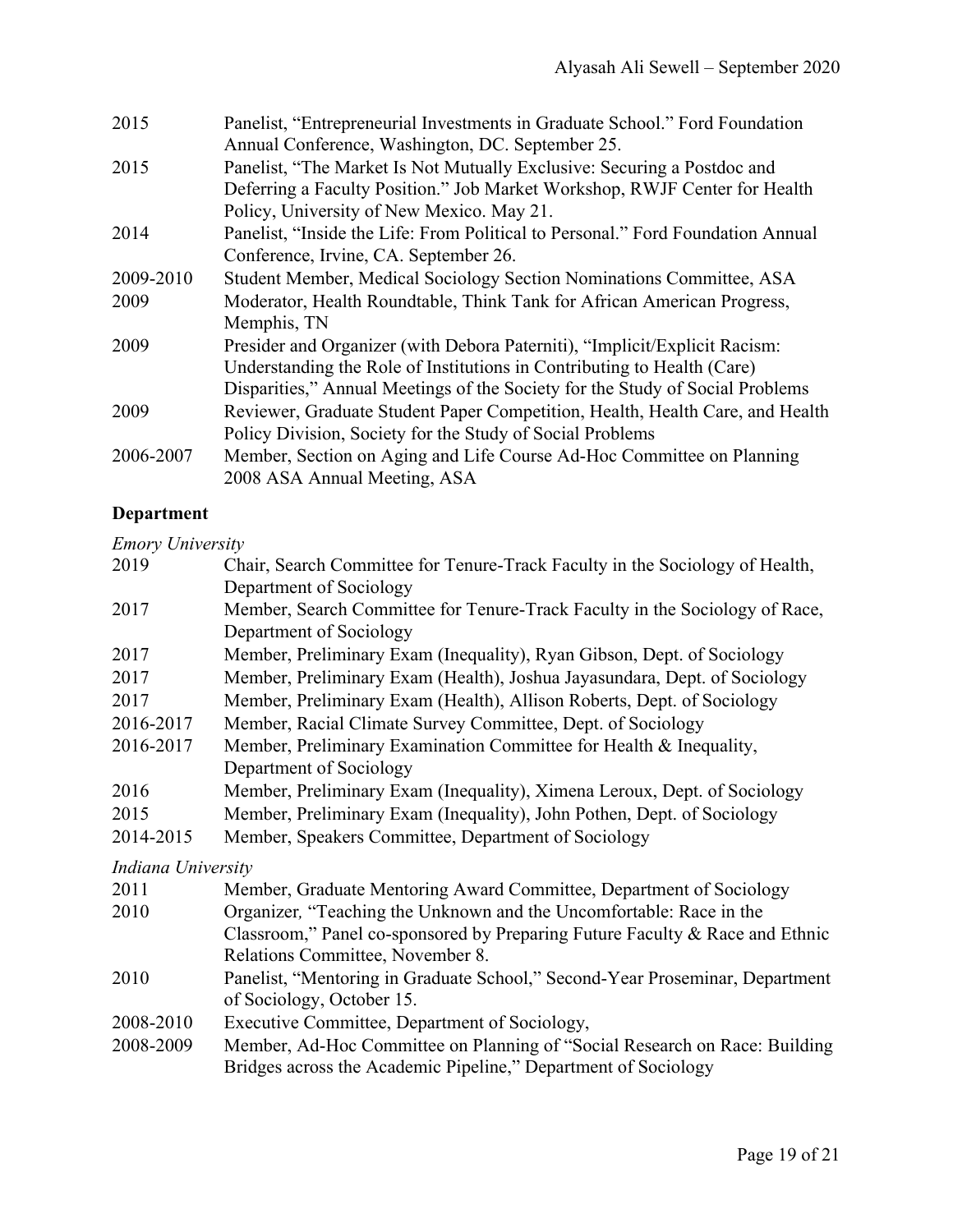2008 Head Facilitator, Race and Ethnic Relations Committee, Department of Sociology; Secretary, 2008-2009; Member, 2007-2013 2008 Organizer, "Building Bridges: Developing a Language for Discussing Race," Racial/Ethnic Relations Planning Committee, Department of Sociology

#### *University of Florida*

2004-2005 Vice President, Alpha Kappa Delta, Department of Sociology

# **University**

| <b>Emory University</b> |                                                                                                                                                         |
|-------------------------|---------------------------------------------------------------------------------------------------------------------------------------------------------|
| 2020-2022               | Admissions & Scholarships Committee, Emory University                                                                                                   |
| 2019-present            | Member, Task Force on Untold Stories and Disenfranchised Populations, Emory<br>University                                                               |
| 2019-2020               | Member, Task Force on Community Memory, Difference, and Reconciliation                                                                                  |
| $2017 -$                | Member, Social Medicine Work Group, Grady Section of the Division of General<br>Internal Medicine, Department of Medicine, School of Medicine           |
| 2016-2018               | Member, Faculty Recruitment and Retention Committee                                                                                                     |
| 2016                    | Panelist, "Applying for the Ford Foundation Fellowship," Latino Graduate<br>Student Association and Black Graduate Student Association. October 4.      |
|                         | <b>Emory College of Arts and Sciences</b>                                                                                                               |
| 2020                    | Search Committee for Feminist Science & Technology Studies and Public Health,<br>Department of Women's, Gender, and Sexuality Studies, Emory University |
| 2017-2019               | Mellon Mays Mentor, José Rubén Díaz Vásquez                                                                                                             |
| 2016-2017               | Member, Search Committee for Lecturer, Center for the Study of Human Health                                                                             |
| 2016-                   | Member, Advisory Board, James Weldon Johnson Institute for Race & Difference                                                                            |
| Indiana University      |                                                                                                                                                         |
| 2013                    | Member, Postdoctoral Review Committee, Center for Research on Race and<br><b>Ethnicity in Society</b>                                                   |
| 2012                    | Co-Facilitator, Midwest Crossroads AGEP Indiana University Writing Group                                                                                |
| 2006-2007               | Head Facilitator, Blacks Like Us                                                                                                                        |
| University of Florida   |                                                                                                                                                         |
| 2002                    | Women's Affair Director, Pride Student Union                                                                                                            |
| 2001-2005               | Minority Outreach Ambassador, Office of Admissions                                                                                                      |
| <b>Community</b>        |                                                                                                                                                         |
| 2019-                   | Advisory Committee, Du Boisian Scholar Network                                                                                                          |
| 2019-                   | Expert, African American/Black Populations, www.RacialData.org                                                                                          |
| 2015                    | Performer, In Laughing Color Graduation Showcase II, Washington, D.C.                                                                                   |
| 2012                    | Performer, Rise above the Silence of Sexual Violence: A Partnership between                                                                             |
|                         | Middle Way House and Delta Sigma Theta Sorority, Inc., Bloomington, IN                                                                                  |
| 2012                    | Co-Organizer/Performer, Consciousness Raising Rally for Trayvon Martin,<br>Bloomington, IN                                                              |
| 2007                    | Performer, Pow-Wow, Inc. (Performers or Writers for Women on Women's<br>Issues), Chicago, IL                                                            |